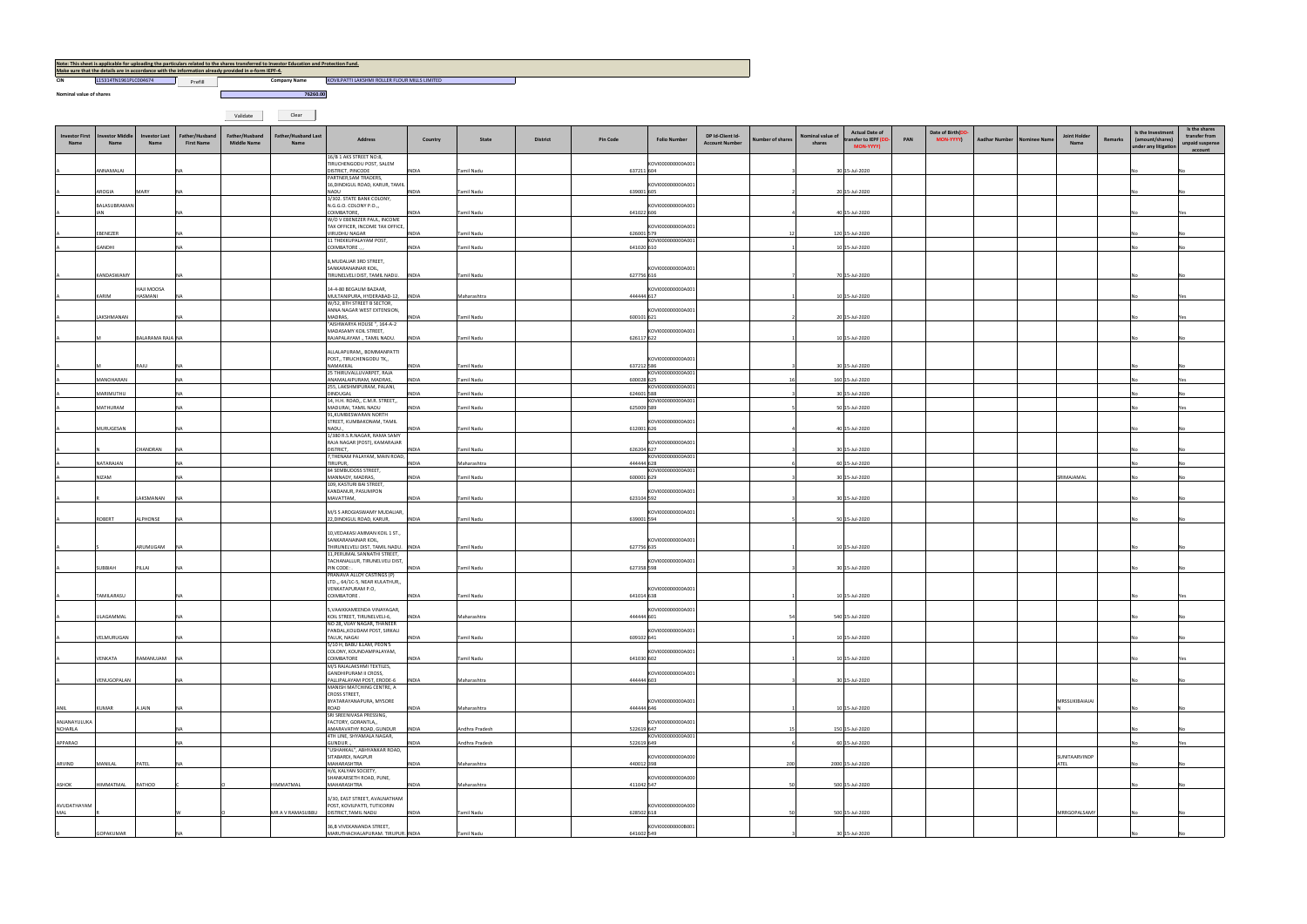|                   |                           |                      |              | 25-2-282 1ST FLOOR, 2ND CROSS<br>ROAD, NEW MILITARY COLONY,               |              |                      | KOVI000000000B001               |                 | SRISUBBARAMAN         |     |
|-------------------|---------------------------|----------------------|--------------|---------------------------------------------------------------------------|--------------|----------------------|---------------------------------|-----------------|-----------------------|-----|
|                   | SREENIVASALU              |                      | NELLORE      |                                                                           | <b>INDIA</b> | Andhra Pradesh       | 524004 554                      | 60 15-Jul-2020  | AIDU                  |     |
|                   | VIJAYANAND                |                      |              | 658 NAREN BUILDINGS, AVANASHI<br>ROAD, COIMBATORE,                        | INDIA        | Tamil Nadu           | KOVI000000000B001<br>641037 555 | 80 15-Jul-2020  |                       |     |
|                   |                           |                      |              | MAUNATH BHANJAN POST,<br>AZAMGARH DIST., UTTAR                            |              |                      | KOVI000000000B001               |                 |                       |     |
| BANCHIDHAR KAPOOR |                           |                      |              | PRADESH.,<br>44, EAST CHITRAI STREET,                                     | <b>INDIA</b> | <b>Uttar Pradesh</b> | 275101 559<br>KOVI000000000B001 | 70 15-Jul-2020  |                       |     |
| BHGWANDAS         | GOLANI                    |                      |              | MADURAI,                                                                  | <b>INDIA</b> | Maharashtra          | 444444 563                      | 60 15-Jul-2020  |                       |     |
| BIMLA             | DEVI                      |                      |              | C/O SRI KANHAIYALAL TANDON,<br>5/591, VIKAS NAGAR, LUCKNOW, INDIA         |              | <b>Uttar Pradesh</b> | KOVI000000000B001<br>226020 566 | 30 15-Jul-2020  |                       |     |
|                   |                           |                      |              | 6A, KASTURIPALAYAM ROAD,                                                  |              |                      |                                 |                 |                       |     |
|                   |                           |                      |              | VIVEKANANDAPURAM,<br>PERIANAICKENPALAYAM,                                 |              |                      | KOVI000000000C001               |                 |                       |     |
|                   | ANNAMALAI                 |                      |              | COIMBATORE<br>E - 11.A, I.C.L COLONY,, SANKARI                            | <b>INDIA</b> | Tamil Nadu           | 641020 557<br>KOVI000000000C001 | 10 15-Jul-2020  |                       |     |
|                   |                           | MANOHARAN            |              | WEST, , SALEM<br>ELTEX SUPER CASTINGS LIMITED,                            | <b>INDIA</b> | Tamil Nadu           | 637303 559                      | 30 15-Jul-2020  |                       |     |
|                   | DEVARAJ                   |                      |              | PERIYANAICKEN PALAYAM,<br>COIMBATORE,                                     | <b>INDIA</b> | Tamil Nadu           | KOVI000000000C001<br>641020 560 | 10 15-Jul-2020  |                       |     |
|                   |                           |                      |              | 58 THONDAMUTHUR ROAD,<br>KALIKKA NAICKENPALAYAM,                          |              |                      | KOVI000000000C001               |                 |                       |     |
|                   | KANAKARAJ                 |                      |              | COIMBATORE                                                                | <b>INDIA</b> | <b>Tamil Nadu</b>    | 641007 563                      | 10 15-Jul-2020  |                       |     |
|                   |                           | MARIAPPAN            |              | 73-C,P A C R SALAI, RAJAPALAYAM,<br>VIRUDHUNAGAR,                         | <b>INDIA</b> | Tamil Nadu           | KOVI000000000C001<br>626117 564 | 40 15-Jul-2020  |                       |     |
|                   |                           |                      |              | C/O KASTHURI & CO, COTTON                                                 |              |                      |                                 |                 |                       |     |
|                   |                           | MUNIYANDI            |              | MERCHANTS, 104 RLY FEEDER<br>ROAD, VIRUDHUNAGAR.                          | <b>INDIA</b> | Tamil Nadu           | KOVI000000000C001<br>626002 553 | 60 15-Jul-2020  |                       |     |
|                   |                           |                      |              | 220/35-A, VELUMANI NAGAR, 3RD                                             |              |                      |                                 |                 |                       |     |
|                   | NAGARAJAN                 |                      |              | STREET, GOBICHETTIPALAYAM,<br>PERIYAR DIST                                | <b>INDIA</b> | Tamil Nadu           | KOVI000000000C001<br>638452 566 | 10 15-Jul-2020  |                       |     |
|                   |                           |                      |              | 242 SCHOOL THOTTAM,<br>THEKKUPALAYAM POST,,                               |              |                      | KOVI000000000C001               |                 |                       |     |
|                   | NAGARAJAN                 |                      |              | COIMBATORE<br>103, SARATHI NAGAR,                                         | <b>INDIA</b> | Tamil Nadu           | 641020 565<br>KOVI000000000C001 | 10 15-Jul-2020  |                       |     |
|                   | RANGASWAMY                |                      |              | SINGANALLUR, COIMBATORE,<br>4-1, VALNAICKANPALAYAM,                       | <b>INDIA</b> | Tamil Nadu           | 641005 554                      | 10 15-Jul-2020  |                       |     |
|                   |                           |                      |              | KANDAMPALAYAM P.O.,, SALEM                                                |              |                      | KOVI000000000C001               |                 |                       |     |
| CHANDRAPRAKA      | RAVIKUMAR                 |                      | DISTRICT,    | E-23, AMAR COLONY, LAJPUT                                                 | INDIA        | Tamil Nadu           | 637203 569<br>KOVI000000000C001 | 30 15-Jul-2020  |                       |     |
|                   |                           |                      |              | NAGAR, NEW DEIHI,<br>23, BASHYAKARLU ROAD, R S                            | <b>INDIA</b> | Delhi                | 110024 578                      | 10 15-Jul-2020  |                       |     |
| CHEMPABEN         | CHHOTALAL                 | NA                   | NADU         | PURAM, COIMBATORE, TAMIL                                                  | <b>INDIA</b> | Tamil Nadu           | KOVI000000000C001<br>641002 580 | 450 15-Jul-2020 |                       |     |
|                   |                           |                      |              | 23, BASHYAKARLU ROAD, R S<br>PURAM, COIMBATORE,                           |              |                      | KOVI000000000C001               |                 |                       |     |
| CHHOTALAL         | BHAGWANJI<br>ANANTHAKRISH |                      |              | TAMILNADU.<br>214 SATHYAMOORTHY ROAD,                                     | <b>INDIA</b> | Tamil Nadu           | 641002 583<br>KOVI000000000D001 | 600 15-Jul-2020 |                       |     |
|                   | NAN                       |                      |              | RAMNAGAR, COIMBATORE,                                                     | <b>INDIA</b> | Tamil Nadu           | 641009 544<br>KOVI000000000D001 | 30 15-Jul-2020  | SRIADORAIRAJAN        |     |
|                   | ARIVALAGI                 |                      |              | 32, DR.JJ NAGAR, COIMBATORE, , INDIA<br>73, BHARATHI CROSS VII,           |              | <b>Tamil Nadu</b>    | 641046 545                      | 30 15-Jul-2020  | MRSNSHANTHI           | Yes |
|                   |                           |                      |              |                                                                           |              |                      |                                 |                 |                       |     |
|                   | BALASUNDARAM              |                      |              | ALAGEASAN ROAD, COIMBATORE,<br>TAMIL NADU.                                | <b>INDIA</b> | Tamil Nadu           | KOVI000000000D001<br>641011 548 | 30 15-Jul-2020  | SOPDHOMODAR<br>ASWAMY |     |
|                   |                           |                      |              | 479/22ND STREET, T.N.H.B.FLATS,                                           |              |                      | KOVI000000000D001               |                 |                       |     |
|                   | ELANGOVAN                 |                      |              | KORATTUR, MADRAS                                                          | <b>INDIA</b> | Tamil Nadu           | 600080 552                      | 10 15-Jul-2020  |                       |     |
|                   | PRIYA                     |                      |              | M.N.PATTY, MUSIRI TALUK,<br>THALAMALAIPATTY POST, TRICHY<br>DISTRICT, PIN | <b>INDIA</b> | Tamil Nadu           | KOVI000000000D001               |                 |                       |     |
|                   |                           |                      |              | NO 16, ANNAJI STREET, ERODE-1,                                            |              |                      | 621215 555<br>KOVI000000000D001 | 30 15-Jul-2020  |                       |     |
|                   | SAMPATH                   | KUMAR                |              | TAMIL NADU.                                                               | <b>INDIA</b> | Maharashtra          | 444444 541                      | 30 15-Jul-2020  |                       |     |
|                   | SUBBARAYALU               |                      |              | 23 A SARASWATHI TAKIES ROAD,<br>KOVILPATTI, TAMIL NADU,                   | <b>INDIA</b> | Tamil Nadu           | KOVI000000000D001<br>627702 542 | 10 15-Jul-2020  |                       |     |
|                   | VENKATESAN                |                      |              | #5/3 PEERUMAL KOIL WEST<br>STREET,, KARAIKUDI,                            | <b>INDIA</b> | <b>Tamil Nadu</b>    | TKOVI000000000D00<br>630001 543 | 10 15-Jul-2020  |                       |     |
|                   |                           |                      |              | C/O M/S S.C.AMIN, TILAK ROAD,<br>AT&POST-MALEGAON ., NASIK                |              |                      | KOVI000000000D001               |                 |                       |     |
| DAYALAL           | AMIN                      |                      |              | DISR.(MAHARASTRA)<br>32, KAMARAJ STREET,                                  | <b>INDIA</b> | Maharashtra          | 423203 559                      | 10 15-Jul-2020  |                       |     |
| DEVARAJ           |                           |                      | <b>ERODE</b> | APPAKKUDAL, SAKTHI NAGAR,                                                 | <b>INDIA</b> | <b>Tamil Nadu</b>    | KOVI000000000D001<br>638315 562 | 30 15-Jul-2020  |                       |     |
|                   |                           |                      |              | C/O MANUJA & MANUJA,<br>11/2, DHUSWADI DHOBI TALCO,                       |              |                      | KOVI000000000D001               |                 |                       |     |
| DHARMDAS          | MANUJA                    | NΔ                   |              | P.B.NO.2403, BOMBAY.<br>242, ASHAR VILLAS, EAST SION                      | <b>INDIA</b> | Maharashtra          | 400002 563<br>KOVI000000000D001 | 30 15-Jul-2020  |                       |     |
| DILIP             | CHANDRESON                | ASHAR<br>NΔ          |              | ROAD, BOMBAY,                                                             | <b>INDIA</b> | Maharashtra          | 400022 564                      | 30 15-Jul-2020  |                       | Yes |
|                   |                           | CHANDRASEKAR         |              | 11/3 GANDHI NAGAR COLONY,                                                 |              |                      | KOVI000000000E001               |                 |                       |     |
|                   |                           |                      |              | [NEAR KMCH], ERODE,<br>11/3 GANDHI NAGAR COLONY,                          | <b>INDIA</b> | <b>Tamil Nadu</b>    | 638009 514<br>KOVI000000000E001 | 180 15-Jul-2020 |                       |     |
|                   |                           | <b>MMARIAMMAL</b> NA |              | (NEAR KMCH), , ERODE<br>11/3 GANDHI NAGAR COLONY,                         | <b>INDIA</b> | <b>Tamil Nadu</b>    | 638009 515<br>KOVI000000000E001 | 180 15-Jul-2020 |                       |     |
|                   |                           | MUTHUSWAMY NA        |              | (NEAR KMCH), , ERODE<br>5/2 SENNIVERAM PALAYAM,                           | <b>INDIA</b> | <b>Tamil Nadu</b>    | 638009 516<br>KOVI000000000E001 | 210 15-Jul-2020 |                       |     |
|                   | SUNDARAM                  |                      |              | KARAMADAI.,<br>C/O G SRINIVASAN, SHREE M T K                              | <b>INDIA</b> | <b>Tamil Nadu</b>    | 641104 518                      | 10 15-Jul-2020  |                       |     |
|                   |                           |                      |              | TEXTILES [P] LTD, 121-A<br>MONDIPALAYAM ROAD,                             |              |                      | KOVI000000000E001               |                 |                       |     |
| ELLAMMAL          |                           |                      |              | PASUR, ANNUR                                                              | <b>INDIA</b> | Tamil Nadu           | 641653 520                      | 180 15-Jul-2020 |                       |     |
|                   | ALAMELU                   | AMMAL                |              | B-170, MURUGAN ILLAM, T.NAGAR,<br>THENI, MADURAI DIST                     | <b>INDIA</b> | <b>Tamil Nadu</b>    | KOVI000000000G001<br>626531 558 | 30 15-Jul-2020  |                       |     |
|                   |                           | SELVARAJ             |              | 195, SATHY ROAD, GANAPATHY,<br>COIMBATORE,                                | <b>INDIA</b> | <b>Tamil Nadu</b>    | KOVI000000000G001<br>641006 561 | 10 15-Jul-2020  |                       |     |
|                   |                           |                      |              | 56 A/20 NEW COLONY,<br>PERIYANAICKENPALAYAM,                              |              |                      | KOVI000000000G001               |                 |                       |     |
|                   | <b>GURUSAMY</b>           |                      |              | COIMBATORE                                                                | <b>INDIA</b> | Tamil Nadu           | 641020 564                      | 10 15-Jul-2020  |                       |     |
|                   | JEYAGURUNATH              |                      |              | ACCOUNTS OFFICER, KLRF<br>TEXTILES, N.SUBBIAHPURAM,                       |              |                      | KOVI000000000G001               |                 |                       | Yes |
|                   | AN                        |                      | SATTUR.      | 9/55, OM SAKTHI NAGAR,                                                    | <b>INDIA</b> | <b>Tamil Nadu</b>    | 626205 545                      | 10 15-Jul-2020  |                       |     |
|                   | KRISHNASAMY               |                      |              | N.S.N.PALAYAM PO.,,<br>COIMBATORE,                                        | <b>INDIA</b> | <b>Tamil Nadu</b>    | KOVI000000000G001<br>641031 567 | 10 15-Jul-2020  |                       |     |
|                   |                           |                      |              | D.No.9/55, OM SAKTHI NAGAR,,                                              |              |                      |                                 |                 |                       |     |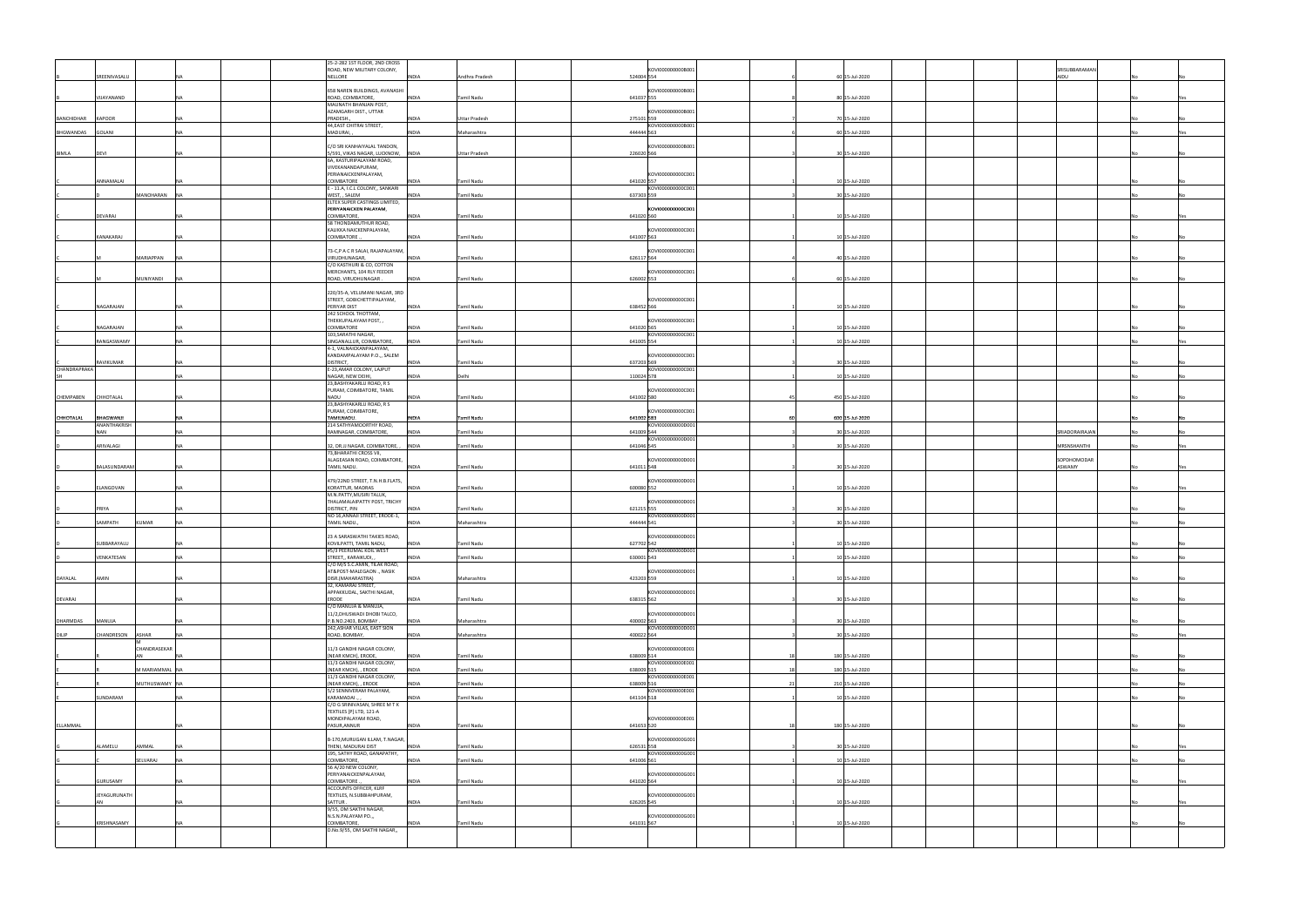|                     |                              |                                 |                                | 2/74 PERUMAL KOIL STREET<br>NENMENI VILLAGE, SATTUR TALUK,       |                                |            | KOVI000000000G001                                                                        |     |                              |                    |                         |     |
|---------------------|------------------------------|---------------------------------|--------------------------------|------------------------------------------------------------------|--------------------------------|------------|------------------------------------------------------------------------------------------|-----|------------------------------|--------------------|-------------------------|-----|
|                     | LAKSHMI                      |                                 |                                | VIRUDHUNAGAR                                                     | <b>INDIA</b><br>Tamil Nadu     | 626202 556 |                                                                                          |     | 30 15-Jul-2020               |                    |                         |     |
|                     |                              |                                 |                                | I, KUMARASAMY NAGAR,, CIVIL                                      |                                |            | <0VI000000000G001                                                                        |     |                              |                    |                         |     |
|                     | MANI                         |                                 |                                | AERODROME (PO),, , COIMBATORE INDIA                              | Tamil Nadu                     | 641014 570 |                                                                                          |     | 30 15-Jul-2020               |                    |                         |     |
|                     |                              |                                 |                                | 44, SWAMI SANNATHI, SANKARAN                                     |                                |            | <ovi000000000g00< td=""><td></td><td></td><td></td><td></td><td></td></ovi000000000g00<> |     |                              |                    |                         |     |
|                     | MOKKIAH                      |                                 |                                | KOIL, PINCODE, TAMIL NADU<br>4/76, GANDHIJI ROAD, NRT NAGAR,     | <b>INDIA</b><br>Tamil Nadu     | 627756 546 | KOVI000000000G001                                                                        |     | 150 15-Jul-2020              |                    |                         |     |
|                     | MURUGAN                      | NΔ                              |                                | THENI                                                            | Tamil Nadu<br><b>INDIA</b>     | 625531 572 |                                                                                          |     | 40 15-Jul-2020               |                    |                         |     |
|                     | MUTHUKRISHNA                 |                                 |                                | 19, BRAMADESAM ROAD,<br>,. THAVITTUPPALAYAM, ANDIUR              |                                |            | KOVI000000000G001                                                                        |     |                              | <b>GMUTHUKRISH</b> |                         |     |
|                     |                              |                                 |                                | TAMIL NADU.                                                      | <b>INDIA</b><br>Tamil Nadu     | 638501 573 |                                                                                          |     | 30 15-Jul-2020<br>AERPM4345K | <b>NAN</b>         |                         |     |
|                     |                              |                                 |                                | 30 FIRST STREET (NORTH),<br>MANIYAKARANPALAYAM CO-OP,            |                                |            |                                                                                          |     |                              |                    |                         |     |
|                     |                              | RAJAGOPALAN NA                  |                                | COLONY, GANAPATHY POST,<br>COIMBATORE-6                          | Maharashtra<br><b>INDIA</b>    | 444444 547 | KOVI000000000G001                                                                        |     | 10 15-Jul-2020               |                    |                         |     |
|                     |                              |                                 |                                | CHANDRAMANI NAGAR, S R K V                                       |                                |            | KOVI000000000G001                                                                        |     |                              |                    |                         |     |
|                     | RAMASAMY                     |                                 |                                | POST, COIMBATORE,<br>GANDHI NAGAR II ,, BEHIND SRI               | <b>INDIA</b><br>Tamil Nadu     | 641020 577 |                                                                                          |     | 10 15-Jul-2020               |                    |                         |     |
|                     |                              |                                 |                                | RAMNARAYANA MILLS LTD,<br>THEKKUPALAYAM POST,                    |                                |            | KOVI000000000G001                                                                        |     |                              |                    |                         |     |
|                     | SETHURAMAN                   |                                 |                                | COIMBATORE                                                       | Tamil Nadu<br><b>INDIA</b>     | 641020 581 |                                                                                          |     | 10 15-Jul-2020               |                    |                         |     |
|                     | SOUNDAMMAL                   |                                 |                                | 101, NARASINGAPURAM STREET,<br>GUGAI, SALEM,                     | <b>INDIA</b><br>Tamil Nadu     | 636006 582 | KOVI000000000G001                                                                        |     | 30 15-Jul-2020               |                    |                         |     |
|                     |                              |                                 |                                | GANDHI NAGAR, NATARAJ LANE,<br>THEKKUPALAYAM POST,               |                                |            | KOVI000000000G001                                                                        |     |                              |                    |                         |     |
|                     | SUBBURAJ                     |                                 |                                | COIMBATORE                                                       | <b>INDIA</b><br>Tamil Nadu     | 641020 584 |                                                                                          |     | 10 15-Jul-2020               |                    |                         |     |
|                     |                              |                                 |                                | M/S CONFLUENCE CREATORS, 146,<br>TEA NAGAR, MUDALIPALAYAM,       |                                |            | KOVI000000000G001                                                                        |     |                              |                    |                         |     |
|                     | SUBBURAJ                     |                                 |                                | TIRUPPUR                                                         | <b>INDIA</b><br>Maharashtra    | 444444 550 |                                                                                          | -22 | 220 15-Jul-2020              |                    |                         |     |
|                     |                              |                                 |                                | 112, EAST CAR STREET, TIRUNELVELI                                |                                |            | <0VI000000000G001                                                                        |     |                              |                    |                         |     |
|                     | THILLAI                      | KUMAR                           |                                | TOWN, TAMIL NADU,<br>VILAS TRADING COMPANY,                      | <b>INDIA</b><br>Tamil Nadu     | 627006 557 |                                                                                          |     | 30 15-Jul-2020               |                    |                         |     |
|                     |                              |                                 |                                | OPP:GODOLI NURSERY, SATARA,                                      |                                |            | OVI000000000G001                                                                         |     |                              |                    |                         |     |
|                     | THILLAI<br>THIRUGNANASA      | KUMAR                           |                                | MAHARASTRA<br>41, A SHERMADEVI ROAD,, , ,                        | <b>INDIA</b><br>Maharashtra    | 415001 585 | KOVI000000000G001                                                                        |     | 10 15-Jul-2020               |                    |                         |     |
|                     | MBANDAM                      |                                 |                                | TIRUNELVELI TOWN<br>S/O T GANAPATHYAPPA PILLAI,                  | Tamil Nadu<br>INDIA            | 627006 553 |                                                                                          |     | 60 15-Jul-2020               |                    |                         |     |
|                     |                              |                                 |                                | 1/54, 4TH STREET, GANDHI NAGAR,                                  |                                |            | KOVI000000000G001                                                                        |     |                              |                    |                         |     |
|                     | THIRUMALAI                   | <b>NAINAR</b>                   |                                | TIRUNELVELI,<br>83-NEHRUJI STREET,                               | Tamil Nadu<br><b>INDIA</b>     | 627008 586 |                                                                                          |     | 50 15-Jul-2020               |                    |                         |     |
|                     |                              |                                 |                                | LAKSHMIPURAM (PO),                                               |                                | 625523 587 | KOVI000000000G00:                                                                        |     |                              |                    |                         |     |
|                     | <b>UMAMALINI</b>             |                                 |                                | PERIYAKULAM TALUK, THENI<br>31, WEST NEW STREET, SATTUR          | <b>INDIA</b><br>Tamil Nadu     |            | KOVI000000000G001                                                                        |     | 30 15-Jul-2020               |                    |                         |     |
|                     | VEERASWAMI                   | <b>NAICKER</b>                  |                                | (S.RLY) ., RAMNAD DIST.<br>OLD NO.199, NEW NO.22,                | Tamil Nadu<br><b>INDIA</b>     | 626203 554 |                                                                                          |     | 30 15-Jul-2020               |                    |                         |     |
|                     |                              |                                 |                                | AVARAMPALAYAM ROAD,                                              |                                |            | KOVI000000000G001                                                                        |     |                              |                    |                         |     |
|                     | VELUMANI                     |                                 |                                | SIDDHAPUDUR, COIMBATORE                                          | <b>INDIA</b><br>Tamil Nadu     | 641044 588 | KOVI000000000G001                                                                        |     | 10 15-Jul-2020               |                    | MRSBALAKRISHN           |     |
| <b>GEETHA</b>       |                              | SHENOY                          |                                | XII/660, PARAVANA JN.,, KOCHI,                                   | <b>INDIA</b><br>Kerala         | 682002 594 | KOVI000000000G001                                                                        |     | 30 15-Jul-2020               |                    | ASHENOY<br>MRSUDHEERSHE | Yes |
| <b>GEETHA</b>       |                              | SHENOY                          |                                | XII/660, PARAVANA JN.,, KOCHI, ,                                 | <b>INDIA</b><br>Kerala         | 682002 595 |                                                                                          |     | 30 15-Jul-2020               |                    | NOYS                    |     |
|                     |                              |                                 |                                | P-112, C I T ROAD, SCHEME NO.VI-<br>M, PHOOLBAGAN, CALCUTTA,     |                                |            | KOVI000000000G000                                                                        |     |                              |                    | MRSARUNAGDA             |     |
| <b>GIRRAJ</b>       | <b>KISHORE</b><br>DAGA       |                                 | GAURI SHANKER DAGA WEST BENGAL | D-2/92, SIR S.B. BHARUCHA                                        | <b>INDIA</b><br>West Bengal    | 700054 310 |                                                                                          |     | 20 15-Jul-2020               |                    | GA                      |     |
|                     |                              |                                 |                                |                                                                  |                                |            |                                                                                          |     |                              |                    |                         |     |
|                     |                              |                                 |                                | COLONY, MULTISTOREYED                                            |                                |            |                                                                                          |     |                              |                    |                         |     |
| GODREJH             | <b>RUSTOM</b>                | DARUWALLA                       |                                | BUILDING, ANDHERI (WEST),<br>MUMBAI MAHARASHTRA                  | <b>INDIA</b><br>Maharashtra    | 400058 292 | KOVI000000000G000                                                                        | 100 | 1000 15-Jul-2020             |                    |                         |     |
|                     |                              |                                 |                                |                                                                  |                                |            | KOVI000000000G001                                                                        |     |                              |                    |                         |     |
| GURUVULU            |                              |                                 |                                | NAIDUPET II ND LINE, GUNTUR, ,<br>155, BIG BAZAAR STREET,        | <b>INDIA</b><br>Andhra Pradesh | 522619 601 | KOVI000000000H001                                                                        |     | 60 15-Jul-2020               |                    |                         |     |
|                     | MOHAMED<br>RAFI              | NA.                             |                                | COIMBATORE,<br>H.ASAMATULLAH H.MOHD SALEH,                       | INDIA<br>Tamil Nadu            | 641001 531 |                                                                                          |     | 10 15-Jul-2020               |                    |                         |     |
|                     |                              |                                 |                                | MAUNATHBHANJAN, AZAMGARH                                         |                                |            | KOVI000000000H001                                                                        |     |                              |                    |                         |     |
| HAFIZ               | IZHARULHAQUE ANSARI          |                                 |                                | DIST., PINCODE<br>H.ASAMATULLAH H.MOHD SALEH,                    | <b>INDIA</b><br>Uttar Pradesh  | 275101 533 |                                                                                          |     | 30 15-Jul-2020               |                    |                         |     |
| HAJI                | WARULHAOL                    | ANSARI                          |                                | AAUNATHBHANJAN, AZAMGARH<br>DIST., PINCODE                       | <b>INDIA</b><br>Uttar Pradesh  | 275101 534 | <b>KUVIUUU</b>                                                                           |     | 30 15-Jul-2020               |                    |                         |     |
|                     |                              |                                 |                                |                                                                  |                                |            |                                                                                          |     |                              |                    |                         |     |
| HAJI                | HANIF                        | <b>HAJI SATTAR</b><br><b>NA</b> |                                | C/O MEEZAN, 24, WEST TOWER<br>STREET, MADURAI, TAMIL NADU INDIA  | Tamil Nadu                     | 625001 535 | KOVI000000000H001                                                                        |     | 10 15-Jul-2020               |                    |                         |     |
|                     |                              |                                 |                                |                                                                  |                                |            |                                                                                          |     |                              |                    |                         |     |
| <b>HAJI</b>         | SATTAR                       | HAJI HASHIM<br><b>NA</b>        |                                | C/O MEEZAN, 24, WEST TOWER<br>STREET, MADURAI, TAMIL NADU. INDIA | Tamil Nadu                     | 625001 536 | KOVI000000000H001                                                                        |     | 10 15-Jul-2020               |                    |                         |     |
|                     |                              |                                 |                                | C/O H.ASAMATULLAH HD SALEH,<br>MAUNATHBHANJAN, AZAMARH           |                                |            | KOVI000000000H001                                                                        |     |                              |                    |                         |     |
| HAJI                | SHAMAUL                      | HAQ ANSARI                      |                                | DIST., PINCODE<br>36, MAHAKALI CHAWL,                            | <b>INDIA</b><br>Uttar Pradesh  | 275101 537 | KOVI000000000H001                                                                        |     | 30 15-Jul-2020               |                    |                         |     |
| HAMSUKHLAL MAFATLAL | SHAH                         | <b>NA</b>                       |                                | TAMBAKANTA, BOMBOY,                                              | <b>INDIA</b><br>Maharashtra    | 400003 538 |                                                                                          |     | 20 15-Jul-2020               |                    |                         |     |
|                     |                              |                                 |                                | COTTON MERCHANT,<br>KALUGUMALAI ., TIRUNELVELI DIST,             |                                |            | KOVI000000000H001                                                                        |     |                              |                    |                         |     |
| <b>HARIHARAN</b>    |                              |                                 |                                | TAMIL NADU.                                                      | <b>INDIA</b><br>Tamil Nadu     | 627752 539 |                                                                                          |     | 70 15-Jul-2020               |                    |                         |     |
|                     |                              |                                 |                                | HARI NIWAS, 4TH FLOOR, 19,<br>MATHEW ROAD,                       |                                |            | KOVI000000000H000                                                                        |     |                              |                    |                         |     |
| <b>HARISH</b>       |                              | <b>UDESHI</b>                   |                                | MUMBAI, MAHARASHTRA,                                             | <b>INDIA</b><br>Maharashtra    | 400004 106 |                                                                                          | 100 | 1000 15-Jul-2020             |                    | JAYSHREEUDESHI          |     |
|                     |                              |                                 |                                | STANROSE APARTMENTS, PALKHY<br>GULLY, OFF VEER SAVARKAR          |                                |            |                                                                                          |     |                              |                    | MSMEGHANABH             |     |
|                     |                              |                                 |                                | MARG, PRABHADEVI                                                 |                                |            | KOVI000000000H000                                                                        |     |                              |                    | ALCHANDRADAT            |     |
|                     | HEMAPRABHA BHALCHANDRA DATAR |                                 |                                | MUMBAI, MAHARASHTRA<br>C/O DR.RAMESH V.PATEL,,                   | <b>INDIA</b><br>Maharashtra    | 400025 223 |                                                                                          |     | 500 15-Jul-2020              |                    | <b>AR</b>               |     |
|                     |                              |                                 |                                | MAHESH NAGAR, OLD AGRA                                           |                                |            |                                                                                          |     |                              |                    |                         |     |
| <b>HIRABEN</b>      |                              |                                 |                                | ROAD,, MALEGAON POST, NASIK<br>DIST.(MAHARASTRA)                 | <b>INDIA</b><br>Maharashtra    | 423203 543 | KOVI000000000H001                                                                        |     | 30 15-Jul-2020               |                    |                         |     |
|                     |                              |                                 | JOAQUIM FURTADO                | C/O DR.ABILIO DESOUSA, CHURCH                                    |                                |            | KOVI0000000001000                                                                        |     |                              |                    | MRSERMELINDAF           |     |
| <b>ILIDIO</b>       | <b>FURTADO</b>               | CABRAL                          | CABRAL                         | SQUARE, QUEPENT, GOA                                             | <b>INDIA</b><br>Goa            | 403705 021 |                                                                                          | 400 | 4000 15-Jul-2020             |                    | <b>URTADOCABRAL</b>     |     |
|                     |                              |                                 |                                | C/O REILABLE TWISTERS, S.R. PATEL                                |                                |            |                                                                                          |     |                              |                    |                         |     |
| <b>INDRABEN</b>     |                              |                                 |                                | ROAD, NO.12, UDYOGNAGAR, NEAR<br>JAIN DERASAR                    | <b>INDIA</b><br>Maharashtra    | 444444 508 | KOVI0000000001001                                                                        |     | 60 15-Jul-2020               |                    |                         |     |
|                     |                              |                                 |                                | 11/B1 CHINNASAMY NAGAR,                                          |                                |            | KOVI0000000000001                                                                        |     |                              |                    |                         |     |
|                     |                              | JEYAPANDIAN NA                  |                                | GANAPATHY, COIMBATORE,<br>6/1, CLUB ROAD, RACE COURSE,           | <b>INDIA</b><br>Tamil Nadu     | 641006 544 | KOVI0000000000001                                                                        |     | 10 15-Jul-2020               |                    |                         |     |
| JAYA                | <b>JAGANNATHAN</b>           | <b>NA</b>                       |                                | COIMBATORE, TAMIL NADU.                                          | Tamil Nadu<br><b>INDIA</b>     | 641018 549 |                                                                                          |     | 40 15-Jul-2020               |                    |                         | Yes |
|                     |                              |                                 |                                |                                                                  |                                |            |                                                                                          |     |                              |                    |                         |     |
|                     |                              |                                 |                                |                                                                  |                                |            |                                                                                          |     |                              |                    |                         |     |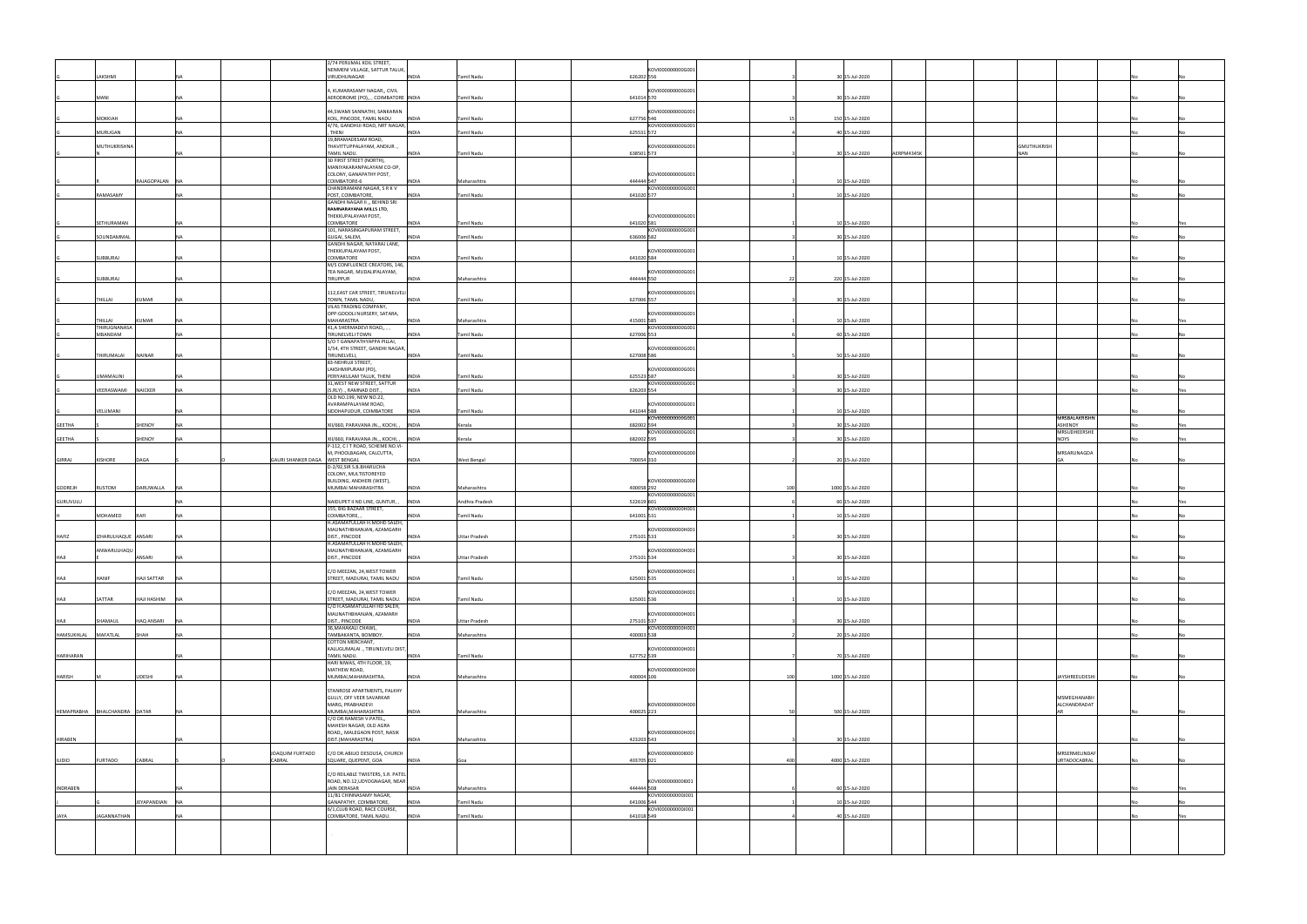|              |                  | SORABJI                |               | M/S BREUL & CO., TAJ BUILDING,                                       |                               |            | KOVI0000000000001 |     |                               |                             |     |
|--------------|------------------|------------------------|---------------|----------------------------------------------------------------------|-------------------------------|------------|-------------------|-----|-------------------------------|-----------------------------|-----|
| JEHANGIR     | KAIKHOSRU        | <b>NICHOLSON</b>       |               | 210, DR.D.N.ROAD, BOMBAY.                                            | <b>INDIA</b><br>Maharashtra   | 400001 554 |                   | 128 | 1280 15-Jul-2020              |                             |     |
|              |                  |                        |               | 4,VINCENT VIEW,<br>174, DR. AMBEDKAR ROAD,                           |                               |            | <0VI000000000J001 |     |                               |                             |     |
| JETHANAND    | MENGHARAJ        | CHHABRIA               |               | BOMBAY,<br>B 1005 & 1006 SHRI ARHAM BLUZ,                            | <b>INDIA</b><br>Maharashtra   | 400014 555 |                   |     | 30 15-Jul-2020                |                             |     |
|              |                  |                        |               | 10TH FLOOR, NEAR SHRI RAM                                            |                               |            |                   |     |                               |                             |     |
| <b>JYOTI</b> | DEEPAK           | GAJJAR                 | <b>DEEPAK</b> | SCHOOL, UPASARA LANE ANDHERI<br>WEST                                 | <b>INDIA</b><br>Maharashtra   | 400058 512 | KOVI0000000000001 |     | 500 15-Jul-2020<br>AIWPG2392M |                             |     |
|              |                  |                        |               | "RAJA VILLA", MADURAI ROAD,                                          |                               |            | KOVI000000000K001 |     |                               |                             |     |
|              | BALAGANESAN      |                        |               | TACHANALLUR, TIRUNELVELI DIST INDIA                                  | Tamil Nadu                    | 627358 616 |                   |     | 40 15-Jul-2020                |                             |     |
|              |                  | KALIAPPA               |               | 7, PAVADI STREET, TIRUCHENGODU                                       |                               |            | KOVI000000000K001 |     |                               |                             |     |
|              |                  | MUDALIAR               |               | POST, SALEM DIST, TAMIL NADU.   INDIA                                | Tamil Nadu                    | 637211 618 |                   |     | 10 15-Jul-2020                |                             |     |
|              | GANESAN          |                        |               | 76H1, PONNI NAGAR, PARAMATHY<br>ROAD, VELUR (SALEM),                 | <b>INDIA</b><br>Tamil Nadu    | 638182 620 | KOVI000000000K001 |     | 180 15-Jul-2020               |                             |     |
|              | <b>GUNAVATHY</b> |                        |               | 2/69, S.N.R.STREET, P.N.PALAYAM,<br>COIMBATORE,                      | <b>INDIA</b><br>Tamil Nadu    | 641037 622 | KOVI000000000K001 |     | 10 15-Jul-2020                |                             |     |
|              | GURUSWAMY        |                        |               | 43, MILL STREET, KOVILPATTI .,                                       | <b>INDIA</b><br>Tamil Nadu    | 627701 624 | KOVI000000000K001 |     | 450 15-Jul-2020               |                             |     |
|              |                  |                        |               | TAMIL NADU.                                                          |                               |            |                   |     |                               |                             |     |
|              | LAKSHMANAN       |                        |               | 74, RAJA STREET, PALLIPALAYAM,<br>ERODE, TAMIL NADU.                 | <b>INDIA</b><br>Tamil Nadu    | 638006 628 | KOVI000000000K001 |     | 90 15-Jul-2020                |                             |     |
|              |                  |                        |               | NO.2, MUNIA PILLAI STREET,                                           |                               |            | KOVI000000000K001 |     |                               |                             |     |
|              |                  | BALACHANDRAN NA        |               | KOMALESWARANPET, MADARS, INDIA                                       | Tamil Nadu                    | 600002 632 |                   |     | 70 15-Jul-2020                |                             |     |
|              |                  |                        |               | 354 D EDAIYAR PALAYAM,                                               |                               |            | KOVI000000000K001 |     |                               |                             |     |
|              | PALANISAMY       |                        |               | METTUPPALAYAM, COIMBATORE, INDIA<br>103, KAMALALAYAM LANE,           | Tamil Nadu                    | 641301 634 |                   |     | 10 15-Jul-2020                |                             |     |
|              | PERIANNAN        |                        |               | PARAMATHI ROAD, NAMAKKAL.<br>TAMIL NADU.                             | Tamil Nadu<br><b>INDIA</b>    | 637001 594 | KOVI000000000K001 |     | 10 15-Jul-2020                |                             |     |
|              |                  |                        |               |                                                                      |                               |            |                   |     |                               |                             |     |
|              | PONNUSAMY        |                        |               | D NO 146/F SIVASAKTHI COLONY, S<br>R K V POST, COIMBATORE.,          | <b>INDIA</b><br>Tamil Nadu    | 641020 635 | KOVI000000000K001 |     | 30 15-Jul-2020                |                             |     |
|              |                  |                        |               | NO.2, MUNIA PILLAI STREET,                                           |                               |            | KOVI000000000K001 |     |                               |                             |     |
|              |                  | MUTHIAH                |               | KOMALESWARANPET, MADRAS, INDIA                                       | Tamil Nadu                    | 600002 638 | KOVI000000000K001 |     | 60 15-Jul-2020                |                             |     |
|              |                  | RAMATHILAGAM NA        |               | 110, STATION ROAD, KODUMUDI, , INDIA<br>D NO 79 POGALORE POST, ANNUR | Tamil Nadu                    | 638151 639 | KOVI000000000K001 |     | 30 15-Jul-2020                |                             |     |
|              | RAMASWAMY        |                        |               | VIA, AVINASHI TALUK.                                                 | <b>INDIA</b><br>Tamil Nadu    | 638697 642 |                   |     | 10 15-Jul-2020                |                             |     |
|              |                  |                        |               | 3/278 STATE BANK COLONY, NGGO                                        |                               |            | KOVI000000000K001 |     |                               |                             |     |
|              |                  | FRANKLIN               |               | COLONY POST, COIMBATORE,<br>174A, PALANIANDAVAR NAGAR,               | Tamil Nadu<br><b>INDIA</b>    | 641022 645 | KOVI000000000K001 |     | 30 15-Jul-2020                |                             |     |
|              |                  | SASIKALA               |               | PALANI,<br>45, SOUTH CAR STREET,                                     | INDIA<br>Maharashtra          | 444444 646 |                   |     | 30 15-Jul-2020                |                             | Yes |
|              |                  | VALLINAYAGAM<br>PILLAI |               | KALUGUMALAI, TIRUNELVELI DIST,<br>PIN CODE:                          | <b>INDIA</b><br>Tamil Nadu    | 627752 600 | KOVI000000000K001 |     | 30 15-Jul-2020                |                             |     |
|              | SANKARAN         |                        |               | 69,SUBRAMANYASWAMY KOIL ST,<br>SATTUR ., TAMIL NADU.,                | <b>INDIA</b><br>Tamil Nadu    | 626203 601 | KOVI000000000K001 |     | 60 15-Jul-2020                |                             |     |
|              |                  |                        |               |                                                                      |                               |            |                   |     |                               |                             |     |
|              |                  |                        |               | 28-A, HOSPITAL ROAD,                                                 |                               |            | KOVI000000000K001 |     |                               |                             |     |
|              | SAROJINI         |                        | NA.           | KAVANDAPADI (PO), ERODE (RMS), INDIA                                 | Tamil Nadu                    | 638455 647 |                   |     | 30 15-Jul-2020                |                             |     |
|              |                  |                        |               | R JAGANNATHAN, ELECTRICAL<br>DEPARTMENT,, INDIA CEMENTS              |                               |            | KOVI000000000K001 |     |                               | SRIRJAGANATHA               |     |
|              | SELLAPPAN        |                        |               | LTD, SANKARI WEST, SALEM                                             | Tamil Nadu<br><b>INDIA</b>    | 637303 648 |                   |     | 30 15-Jul-2020                |                             |     |
|              |                  |                        |               | ELTEX SUPER CASTINGS LIMITED,                                        |                               |            |                   |     |                               |                             |     |
|              | SOUNDARARAJA     |                        |               | PERIYANAICKENPALAYAM,<br>COIMBATORE,                                 | Tamil Nadu<br><b>INDIA</b>    | 641020 650 | KOVI000000000K001 |     | 10 15-Jul-2020                |                             |     |
|              |                  |                        |               | ELTEX SUPER CASTINGS LIMITED,<br>PERIYANAICKEN PALAYAM,              |                               |            | KOVI000000000K001 |     |                               |                             |     |
|              | SRIDHARAN        |                        |               | COIMBATORE,                                                          | Tamil Nadu<br><b>INDIA</b>    | 641020 651 | KOVI000000000K001 |     | 10 15-Jul-2020                |                             |     |
|              | SUBBANNA         | GOUNDER                |               | 3/49 JOTHIPURAM, COIMBATORE, , INDIA                                 | Tamil Nadu                    | 641047 652 |                   |     | 90 15-Jul-2020                |                             |     |
|              |                  |                        |               | /64, AVARANKATTU PUDUR,<br>MELSATHAMBUR (P.O), NADANDI,              |                               |            | KOVI000000000K001 |     |                               |                             |     |
|              | SUBRAMANIAN      |                        |               | SALEM DISTRICT                                                       | <b>INDIA</b><br>Tamil Nadu    | 637206 653 |                   |     | 30 15-Jul-2020                |                             |     |
|              |                  | L RAMASAMY             |               | VENKATACHALAPURAM POST,<br>(VIA), VEERAPANDY, PERIYAKULAM            |                               |            | KOVI000000000K001 |     |                               |                             |     |
|              |                  | <b>NAICKER</b>         |               | TK., MADURAI DIST, PINCODE<br>14 B KAMARAJAR NAGAR, RAILWAY          | <b>INDIA</b><br>Tamil Nadu    | 626572 606 |                   |     | 60 15-Jul-2020                |                             |     |
|              | THANGARAJ        |                        |               | FEEDER ROAD, S R K V POST,<br>COIMBATORE                             | Tamil Nadu<br><b>INDIA</b>    | 641020 656 | KOVI000000000K001 |     | 10 15-Jul-2020                |                             |     |
|              |                  |                        |               |                                                                      |                               |            |                   |     |                               |                             |     |
|              |                  |                        |               | ADVOCATE & NOTARY, 10-1, ANNA<br>SALAI, VELUR (PO), PARAMATHI -      |                               |            | KOVI000000000K001 |     |                               |                             |     |
|              | THANGARAJAN      |                        | <b>NA</b>     | VELUR TK, NAMKKAL<br>15 KULLOOR CHANDAI ROAD,                        | Tamil Nadu<br><b>INDIA</b>    | 638182 657 | KOVI000000000K001 |     | 30 15-Jul-2020                |                             |     |
|              |                  | RAMAR                  | NΔ            | VIRUDHUNAGAR.,                                                       | <b>INDIA</b><br>Tamil Nadu    | 626001 609 |                   |     | 30 15-Jul-2020                |                             | Yes |
|              |                  | SHANMUGAM              |               | 85,6TH STREET, LAKSHMIPURAM,<br>PEELAMEDU POST, COIMBATORE INDIA     | Tamil Nadu                    | 641004 658 | KOVI000000000K001 |     | 30 15-Jul-2020                |                             |     |
|              |                  |                        |               | 86, ANANDA PURAM STREET,,                                            |                               |            |                   |     |                               |                             |     |
|              | VASANTHA         | KUMARAN                |               | KUNNATHUR, PERIYAR DISTRICT,<br>TAMILNADU                            | Tamil Nadu<br><b>INDIA</b>    | 638103 659 | KOVI000000000K001 |     | 10 15-Jul-2020                |                             |     |
|              |                  |                        |               | ELTEX SUPER CASTINGS LIMITED,<br>PERIYANAICKEN PALAYAM,              |                               |            | KOVI000000000K001 |     |                               |                             |     |
|              | VELUSWAMY        |                        |               | COIMBATORE,<br>20, M K P COLONY, GANAPATHY                           | Tamil Nadu<br><b>INDIA</b>    | 641020 660 | KOVI000000000K001 |     | 10 15-Jul-2020                |                             |     |
|              | VISWANATHAN      |                        |               | POST, COIMBATORE,                                                    | <b>INDIA</b><br>Tamil Nadu    | 641006 610 |                   |     | 10 15-Jul-2020                |                             |     |
|              |                  |                        |               | 201, NALIN APARTMENTS, J.P.<br>ROAD, OPP. ANDHERI SPORTS,            |                               |            |                   |     |                               |                             |     |
| KAMALAKAR    | DAMODAR          | <b>ATTORDE</b>         | <b>NA</b>     | COMPLEX, ANDHERI WEST,<br>MUMBAI MAHARASHTRA                         | <b>INDIA</b><br>Maharashtra   | 400058 547 | KOVI000000000K000 | 100 | 1000 15-Jul-2020              | PRANOYAKAMAL<br>AKARATTARDE |     |
|              |                  |                        |               | MECHANICAL ENGINEERING DEPT,<br>M M M ENGINEERING COLLEGE,           |                               |            | KOVI000000000K001 |     |                               |                             |     |
| KANCHAN      | TANDON           |                        |               | GORAKHPUR,                                                           | <b>INDIA</b><br>Uttar Pradesh | 273010 666 |                   |     | 30 15-Jul-2020                |                             |     |
|              |                  |                        |               | KISHAN GOPAL APARTMENTS, 73 -<br>WEST VENKATASAMY ROAD,              |                               |            | KOVI000000000K001 |     |                               |                             |     |
| KANTABEN     |                  | KIKANI                 | <b>NA</b>     | R.S.PURAM, COIMBATORE                                                | Tamil Nadu<br><b>INDIA</b>    | 641002 668 |                   |     | 30 15-Jul-2020                |                             |     |
|              |                  |                        |               | C/O M/S BRIJBEHARILAL KEDAR,<br>NATH, MAUNATHBHANJAN POST.           |                               |            | KOVI000000000K001 |     |                               |                             |     |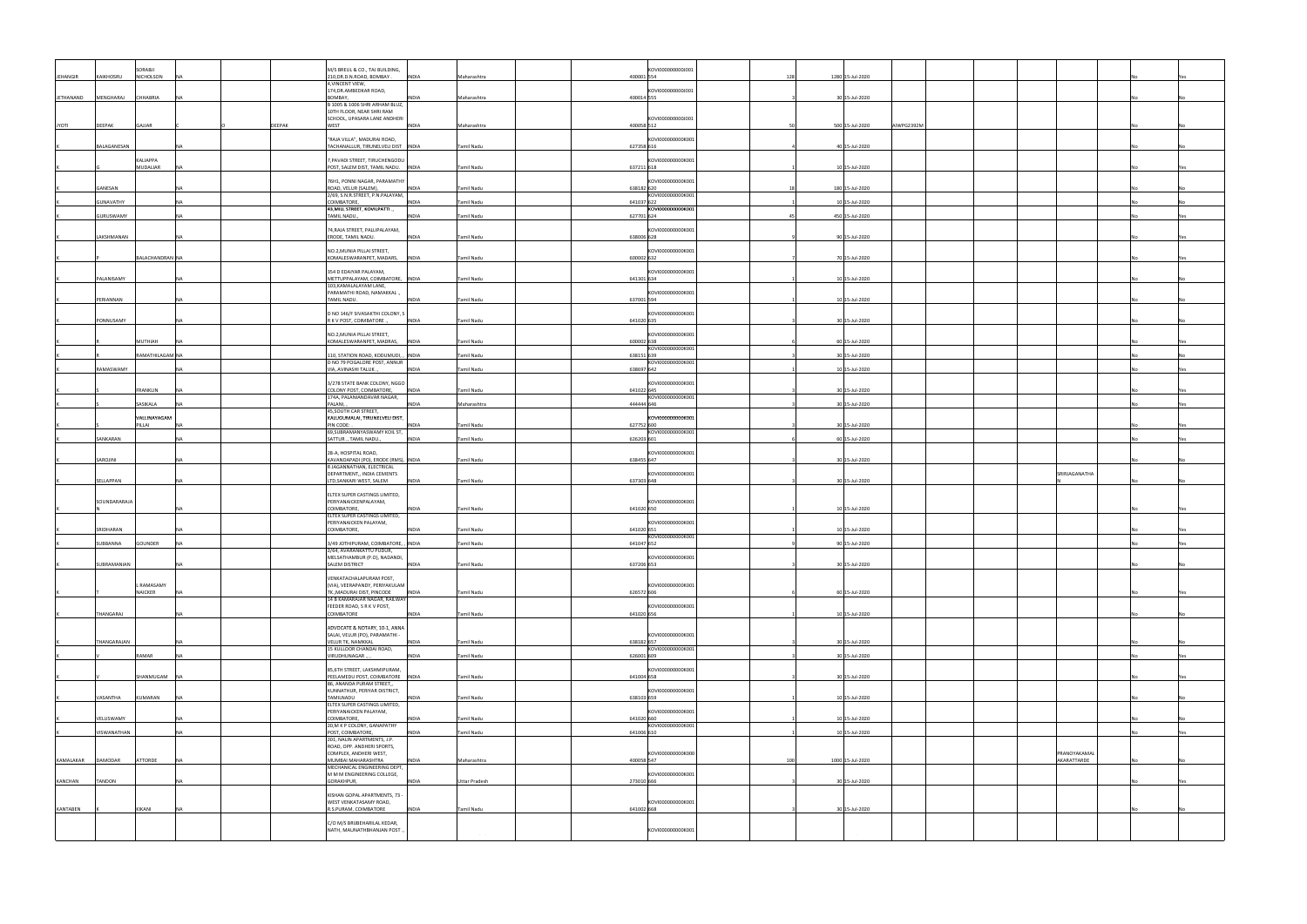| <b>KRISHNAMOORT</b> |                    |                         |           |              | NO.1, V.S.V.KOIL LANE, MYLAPORE,                                      |              |                   | KOVI000000000K000               |     |                              |               |    |     |
|---------------------|--------------------|-------------------------|-----------|--------------|-----------------------------------------------------------------------|--------------|-------------------|---------------------------------|-----|------------------------------|---------------|----|-----|
|                     |                    |                         |           | S SESHA IYER | CHENNAI, TAMILNADU                                                    | INDIA        | Tamil Nadu        | 600004 069                      | 200 | 2000 15-Jul-2020             |               |    |     |
|                     |                    |                         |           |              | 226-B GANDHI NAGAR,<br>THEKKUPALAYAM POST,                            |              |                   | KOVI000000000L001               |     |                              |               |    |     |
|                     | ALAGIRISAMY        |                         |           |              | COIMBATORE,                                                           | <b>INDIA</b> | Tamil Nadu        | 641020 527                      |     | 30 15-Jul-2020               |               |    |     |
|                     |                    |                         |           |              | 35C, RAMAKRISHNA STREET,<br>PERIYANAICKEN PALAYAM,                    |              |                   | KOVI000000000L001               |     |                              |               |    |     |
|                     | MANICKAM           |                         |           |              | COIMBATORE,<br>8 (OLD No.22), VELAYUDHAM                              | <b>INDIA</b> | Tamil Nadu        | 641020 528                      |     | 30 15-Jul-2020               |               |    |     |
|                     |                    |                         |           |              | STREET,, NUNGAMBAKKAM,,                                               |              |                   | KOVI000000000L001               |     |                              |               |    |     |
|                     |                    | VADIVEL                 |           |              | CHENNAI.<br>KODIVILARPATTI POST,                                      | INDIA        | Tamil Nadu        | 600034 530                      |     | 60 15-Jul-2020               | SRISOWBAGYA   |    |     |
|                     |                    |                         |           |              | VEERAPANDI VIA, KAMARAJAR                                             |              |                   | KOVI000000000L001               |     |                              |               |    |     |
|                     | SUNDARARAJAN       |                         |           |              | DIST, TAMIL NADU                                                      | <b>INDIA</b> | Maharashtra       | 444444 526                      |     | 60 15-Jul-2020               |               |    |     |
|                     |                    |                         |           |              | 203, GAURISH APARTMENT,<br>RAMBGUG LANE NO.1, KALYAN,                 |              |                   | KOVI000000000L000               |     |                              |               |    |     |
| LAKSHMI             | NARAYANAN          |                         |           | MR R D SWAMY | MUMBAI, MAHARASHTRA                                                   | INDIA        | Maharashtra       | 421301 055                      | 100 | 1000 15-Jul-2020             |               |    |     |
| LALIT               | TRIKAMJI           | GOSAR                   |           |              | JAISTAMBH CHOWK, KARANJA<br>(LAD), MAHARASHTRA, PIN                   | <b>INDIA</b> | Maharashtra       | KOVI000000000L001<br>444105 537 |     | BDFPG2999K<br>40 15-Jul-2020 |               |    |     |
|                     |                    |                         |           |              |                                                                       |              |                   |                                 |     |                              |               |    |     |
| LALITHA             |                    |                         |           | PRAKASHCHAND | NO.126, RAJA MARKET, FIRST<br>FLOOR, BANGALORE, KARNATAKA INDIA       |              | Karnataka         | KOVI000000000L000<br>560002 194 | 100 | 1000 15-Jul-2020             |               |    |     |
|                     |                    | ABDUL                   |           |              | 24, PARASIRAMA PURAM NORTH<br>ST, KADAYANALLUR POST.,                 |              |                   | KOVI000000000M00                |     |                              |               |    |     |
|                     |                    | RAHUMAN                 |           |              | THIRUNELVELI DIST,                                                    | <b>INDIA</b> | Tamil Nadu        | 627751 1634                     |     | 30 15-Jul-2020               |               |    |     |
|                     |                    |                         |           |              | MALAI PATTI, PARIVILLI KOTTAI<br>POST, KADAMVUR VIA,                  |              |                   | KOVI000000000M00                |     |                              |               |    |     |
|                     |                    | <b>GENGA NAICKER NA</b> |           |              | CHITHAMBARANAR DISTRICT                                               | <b>INDIA</b> | Maharashtra       | 444444 1636                     |     | 30 15-Jul-2020               |               |    |     |
|                     |                    |                         |           |              | MALAIPATTI, PARIVILLIKOTTAI                                           |              |                   | KOVI000000000M00                |     |                              |               |    |     |
|                     |                    | POTHI NAICKER NA        |           |              | POST, KADAMBUR VIA, KOVILPATTI INDIA<br>GANDHI NAGAR I,               |              | Tamil Nadu        | 626054 1613                     |     | 30 15-Jul-2020               |               |    |     |
|                     |                    | RAMACHANDRA             |           |              | THEKKUPALAYAM POST,                                                   |              |                   | KOVI000000000M00                |     |                              |               |    |     |
|                     |                    |                         |           |              | COIMBATORE<br>4605 HIGHPOINT IV, 45 PALACE                            | INDIA        | <b>Tamil Nadu</b> | 641020 1639<br>KOVI000000000M00 |     | 10 15-Jul-2020               |               |    |     |
|                     |                    | <b>AMESH</b>            |           |              | ROAD, BANGALORE,<br>KRIPA NURSING HOME,, KALPETTA,                    | <b>INDIA</b> | Karnataka         | 560001 1640<br>KOVI000000000M00 |     | 20 15-Jul-2020               |               |    |     |
|                     | BASKARAN           |                         |           |              | WAYANAD DIST.,                                                        | INDIA        | Kerala            | 673121 1643                     |     | 30 15-Jul-2020               |               |    |     |
|                     | DURAIKKANNU        |                         |           |              | B3/276F, TOWNSHIP, B.H.E.L.,,<br>TIRUCHY,                             | <b>INDIA</b> | Tamil Nadu        | KOVI000000000M00<br>620014 1645 |     | 20 15-Jul-2020               |               |    |     |
|                     |                    |                         |           |              |                                                                       |              |                   | KOVI000000000M00                |     |                              |               |    |     |
|                     | DURAIRAJ           | RAMALINGA               |           |              | COTTON SEED MERCHANT, THENI, , INDIA<br>100-A, UPSTAIRS, II ND CROSS, |              | Tamil Nadu        | 626531 1646<br>KOVI000000000M00 |     | 40 15-Jul-2020               |               |    |     |
|                     |                    | SAINATH                 |           |              | VAIYAPURINAGAR, KARUR<br>A6/4, VEENA APARTMENTS, OPP:                 | <b>INDIA</b> | Tamil Nadu        | 639002 1616                     |     | 40 15-Jul-2020               |               |    |     |
|                     |                    |                         |           |              | ARAVIND EYE HOSPITAL, ANNA                                            |              |                   | KOVI000000000M00                |     |                              | MRSPSELVANATH |    |     |
|                     |                    | GNANESH<br>N            |           |              | NAGAR, MADURAI<br>191/3 PERIYAR NAGAR, SATTUR,                        | <b>INDIA</b> | Tamil Nadu        | 625020 1648<br>KOVI000000000M00 |     | 30 15-Jul-2020               | ΔN            | No | Yes |
|                     |                    | SRINIVASAN              |           |              | TAMIL NADU.,                                                          | <b>INDIA</b> | Tamil Nadu        | 626203 1617                     |     | 70 15-Jul-2020               |               |    |     |
|                     |                    |                         |           |              | 4, PERIYANAIDU STREET,<br>PERIYANAICKENPALAYAM,                       |              |                   | KOVI000000000M00                |     |                              |               |    |     |
|                     | KALAI              | SELVAN                  |           |              | COIMBATORE.<br>286 SHANMUGAM NAGAR, VELUR,                            | INDIA        | Tamil Nadu        | 641020 1649<br>KOVI000000000M00 |     | 10 15-Jul-2020               |               |    |     |
|                     | KALIAPPAN          |                         | NA        |              |                                                                       | <b>INDIA</b> | <b>Tamil Nadu</b> | 638182 1650                     |     | 120 15-Jul-2020              |               |    |     |
|                     | KANAKAM            |                         | <b>NA</b> |              | 15, CIVIL AIRPORT CORNER,<br>COIMBATORE,                              | INDIA        | Tamil Nadu        | KOVI000000000M00<br>641014 1651 |     | 10 15-Jul-2020               |               |    |     |
|                     |                    |                         |           |              | KLRF TEXTILES, N.SUBBIAHPURAM,                                        |              |                   | KOVI000000000M00                |     |                              |               |    |     |
|                     | LAKSHMANAN         |                         |           |              | SATTUR ., TAMIL NADU.                                                 | <b>INDIA</b> | Tamil Nadu        | 626205 1619                     |     | 10 15-Jul-2020               |               |    |     |
|                     | MAHARASI           |                         |           |              | 65-A,TAMILSANGAM STREET,<br>TIRUNELVELI STREET, PINCODE, INDIA        |              | Tamil Nadu        | KOVI000000000M00<br>627006 1654 |     | 70 15-Jul-2020               |               |    | Yes |
|                     |                    |                         |           |              | 65.B, WEST COLONY,                                                    |              |                   |                                 |     |                              |               |    |     |
|                     | MANOHARAN          |                         |           |              | KOMARAPALAYAM, BHAVANI VIA,<br>TAMIL NADU                             | <b>INDIA</b> | Tamil Nadu        | KOVI000000000M00<br>638183 1620 |     | 60 15-Jul-2020               |               |    |     |
|                     |                    |                         |           |              | TYPE IV/5 IT 2ND CE QUARTERS,                                         |              |                   | KOVI000000000M00                |     |                              | SRIMSWAMINAT  |    |     |
|                     | MEENAKSHI          |                         |           |              | NEW SIDDAPUDUR, COIMBATORE, INDIA                                     |              | Tamil Nadu        | 641044 1656                     |     | 60 15-Jul-2020               | HAN           |    |     |
|                     |                    |                         |           |              | PARTNER, M/S RAJAN WEAVING                                            |              |                   | <b>IKOVI000000000M00</b>        |     |                              |               |    |     |
|                     | <b>MONY</b>        |                         |           |              | STORE, VEDASERY, NAGERCOIL . INDIA<br>121-D,E.V.N.STREET, NEW NO      |              | Tamil Nadu        | 629001 1659                     |     | 180 15-Jul-2020              |               |    |     |
|                     |                    |                         |           |              | 13, SURAMPATTY NAL ROAD,                                              |              |                   | KOVI000000000M00                |     |                              |               |    |     |
|                     | MUTHUSWAMY         |                         |           |              | ERODE,<br>ELTEX SUPER CASTINGS LIMITED,                               | <b>INDIA</b> | <b>Tamil Nadu</b> | 638009 1661                     |     | 60 15-Jul-2020               |               |    |     |
|                     |                    |                         |           |              | PERIYANAICKEN PALAYAM,                                                |              |                   | KOVI000000000M00                |     |                              |               |    |     |
|                     | NAGARAJAN          |                         |           |              | COIMBATORE,<br>B/170, MURUGAN ILLAM,, NRT                             | <b>INDIA</b> | Tamil Nadu        | 641020 1663<br>KOVI000000000M00 |     | 10 15-Jul-2020               |               |    |     |
|                     | NIRMALA            |                         |           |              | NAGAR,, THENI,<br>58, MUTHU ILLAM, INDIRA NAGAR,                      | <b>INDIA</b> | Tamil Nadu        | 626531 1664                     |     | 10 15-Jul-2020               |               |    |     |
|                     |                    |                         |           |              | MALI KOIL SOUTH,                                                      |              |                   | KOVI000000000M00                |     |                              |               |    |     |
|                     | PANNEER            | SELVAM                  | <b>NA</b> |              | THIRUVERUMBUR<br>219-H.5, GANDHI NAGAR II,                            | INDIA        | Maharashtra       | 444444 1665                     |     | 30 15-Jul-2020               |               |    |     |
|                     | PONNUSAMY          |                         |           |              | THEKKUPALAYAM POST,<br>COIMBATORE,                                    | <b>INDIA</b> | Tamil Nadu        | KOVI000000000M00<br>641020 1667 |     | 30 15-Jul-2020               |               |    |     |
|                     |                    |                         |           |              |                                                                       |              |                   |                                 |     |                              |               |    |     |
|                     | RAJENDRAN          |                         |           |              | NO.22, MARIAMMAN KOIL STREET,<br>IDIKARAI (P.O.), COIMBATORE,         | <b>INDIA</b> | Tamil Nadu        | KOVI000000000M00<br>641031 1671 |     | 10 15-Jul-2020               |               |    |     |
|                     |                    |                         |           |              | "RANGA NIVAS", JYOTHI NAGAR,                                          |              |                   |                                 |     |                              |               |    |     |
|                     | RANGESH            | KAMATH                  |           |              | CHIKAMAGALUR, KARNATAKA<br><b>DISTRICT</b>                            | <b>INDIA</b> | Karnataka         | KOVI000000000M00<br>577102 1626 |     | 20 15-Jul-2020               |               |    |     |
|                     |                    | RAMDAS                  |           |              | KOTTARAM,, PAZHAVEEDU,,<br>ALAPPUZHA,                                 | INDIA        |                   | KOVI000000000M00<br>688009 1628 |     | 150 15-Jul-2020              |               |    |     |
|                     |                    |                         |           |              | 58, NEW HOSPITAL ROAD,                                                |              | Kerala            | KOVI000000000M00                |     |                              |               |    |     |
|                     | SUNDARARAJAN       | G GANGA                 |           |              | GOBICHETTIPALAYAM,<br>3 ALWAR STREET, KOVILPATTI,                     | INDIA        | Tamil Nadu        | 638452 1677<br>KOVI000000000M00 |     | 30 15-Jul-2020               |               |    |     |
|                     |                    | NAICKER                 |           |              | TAMIL NADU,                                                           | <b>INDIA</b> | Tamil Nadu        | 627701 1678                     |     | 60 15-Jul-2020               |               |    |     |
|                     | THIRUMALAI         |                         |           |              | 5/240, TEACHERS COLONY,<br>MOHANUR ROAD, NAMAKKAL,                    | <b>INDIA</b> | Tamil Nadu        | KOVI000000000M00<br>637001 1679 |     | 30 15-Jul-2020               |               |    |     |
|                     |                    |                         |           |              | C/O.MR.S.K.VELUSAMY, 32, MAIN                                         |              |                   | KOVI000000000M00                |     |                              |               |    |     |
|                     | <b>JLAGANATHAN</b> |                         |           |              | ROAD, PODANUR, COIMBATORE<br><b>DIST</b>                              | <b>INDIA</b> | Tamil Nadu        | 641023 1680                     |     | 30 15-Jul-2020               |               |    |     |
|                     |                    |                         |           |              | B-3, HOUSING UNIT COLONY,<br>VASANTHAPURAM, NAMAKKAL                  |              |                   | KOVI000000000M00                |     |                              |               |    |     |
|                     |                    | KANDHASAMY NA           |           |              | T.K., SALEM DIST                                                      | <b>INDIA</b> | Tamil Nadu        | 637002 1682                     |     | 30 15-Jul-2020               |               |    |     |
|                     |                    |                         |           |              | ELTEX SUPER CASTINGS LIMITED,<br>PERIYANAICKEN PALAYAM,               |              |                   | KOVI000000000M00                |     |                              |               |    |     |
|                     | VARADARAJ          |                         |           |              | COIMBATORE,<br>11/3 GANDHI NAGAR COLONY,                              | <b>INDIA</b> | Tamil Nadu        | 641020 1684<br>KOVI000000000M00 |     | 10 15-Jul-2020               |               |    |     |
|                     | VASUDEVAN          |                         |           |              | (NEAR KMCH), , ERODE                                                  | <b>INDIA</b> | Tamil Nadu        | 638009 1632                     |     | 180 15-Jul-2020              |               |    |     |
|                     |                    |                         |           |              |                                                                       |              |                   |                                 |     |                              |               |    |     |
|                     |                    |                         |           |              |                                                                       |              |                   |                                 |     |                              |               |    |     |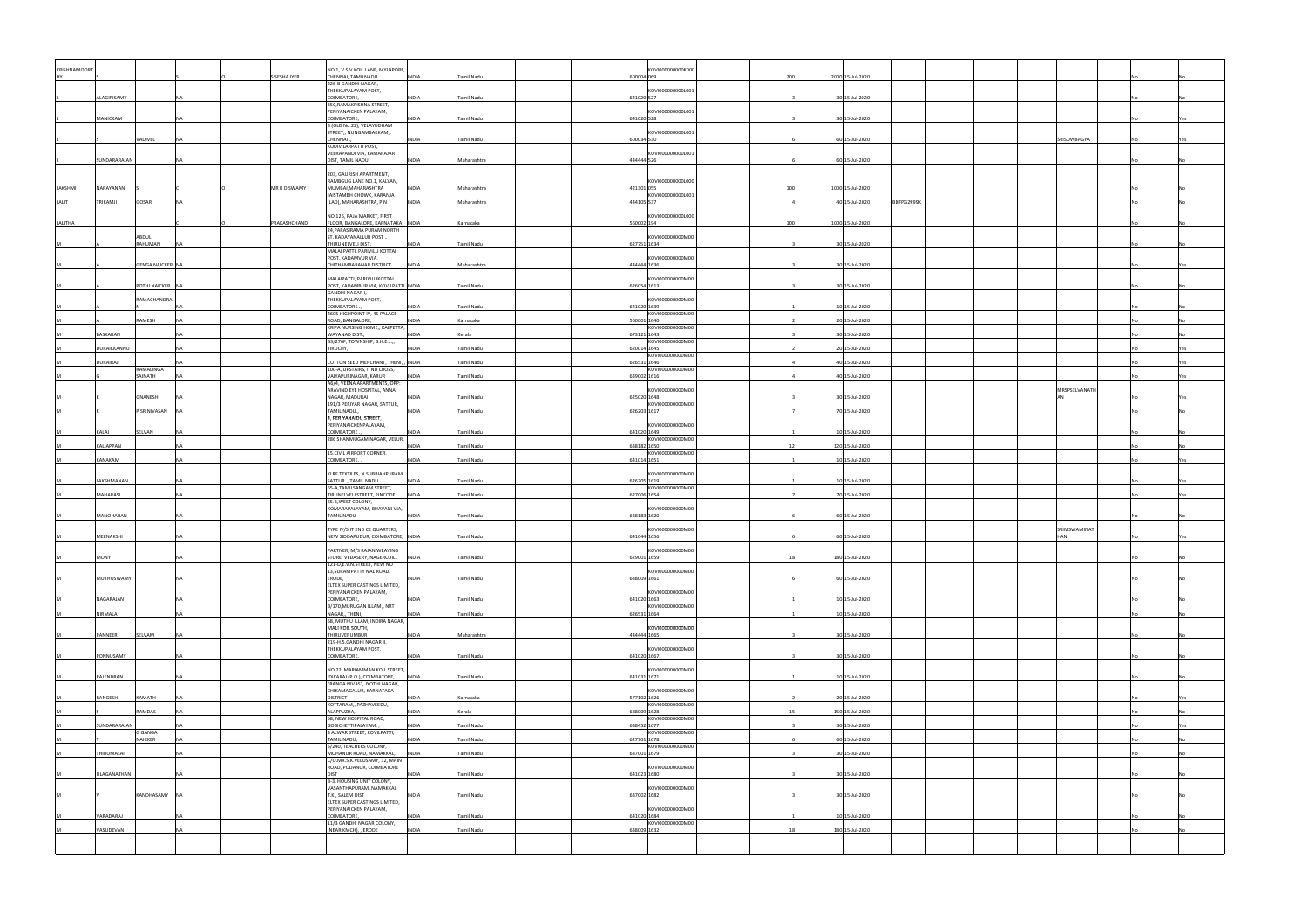| MADHU                  | <b>TANDON</b>       |                            |           | 5/591 VIKAS NAGAR, LUCKNOW, ,<br>INDIA                                                                 | <b>Uttar Pradesh</b>      | KOVI000000000M00<br>226020 1686                      |     | 60 15-Jul-2020   |  |                               |  |     |
|------------------------|---------------------|----------------------------|-----------|--------------------------------------------------------------------------------------------------------|---------------------------|------------------------------------------------------|-----|------------------|--|-------------------------------|--|-----|
|                        |                     |                            |           | C/O MOHANLAL VIRCHANBAI,                                                                               |                           |                                                      |     |                  |  |                               |  |     |
| MANIBEN                | MOHANLAL            | PATEL                      |           | PATEL, P.B.NO.75, SAPATI BAZAAR,<br>MALEGAON (MAHARASTRA)<br><b>INDIA</b>                              | Maharashtra               | KOVI000000000M00<br>444444 1691                      |     | 30 15-Jul-2020   |  |                               |  |     |
| MANILAL                | RAMADOSS            | PATEL                      | <b>NA</b> | 2 NEW WARD, SAPATI BAZAAR,<br>MALEGEON, NASIK<br><b>INDIA</b>                                          | Maharashtra               | KOVI000000000M00<br>423203 1692                      |     | 10 15-Jul-2020   |  | MRLALITHKUMA<br>RMAINLALPATEL |  |     |
| MANJANATHA             | <b>BHATT</b>        |                            | NΔ        | 594 PARK VIEW, DURGIGUDI,<br>SHIMOGA, KARNATAKA<br><b>INDIA</b>                                        | Karnataka                 | KOVI000000000M00<br>577201 0093                      | 800 | 8000 15-Jul-2020 |  |                               |  |     |
| MARY                   | KIRUBAI             |                            |           | 79 SENGUPTA STREET,<br>RAMNAGAR, COIMBATORE,<br><b>INDIA</b>                                           | Maharashtra               | KOVI000000000M00<br>444444 1695                      |     | 30 15-Jul-2020   |  | CLATHASUNITHA                 |  |     |
| MARY                   | <b>ROBERT</b>       | ALPHONSE                   | <b>NA</b> | 22, DINDIGUL ROAD, KARUR,<br><b>INDIA</b>                                                              | Tamil Nadu                | KOVI000000000M00<br>639001 1697                      |     | 50 15-Jul-2020   |  |                               |  |     |
| MICHAEL                |                     | WOODS                      | <b>NA</b> | 40/1, STANDAGE ROAD, FRASER<br>TOWN, BANGALORE,<br><b>INDIA</b>                                        | Karnataka                 | KOVI000000000M00<br>560005 1702                      |     | 30 15-Jul-2020   |  |                               |  |     |
| MITTAPALLAI            | RAJENDRA            | BABU                       | NΔ        | P.B NO 315, GT ROAD, GUNTUR,<br>ANDRA PRADESH,<br><b>INDIA</b>                                         | Andhra Pradesh            | KOVI000000000M00<br>522004 1707                      |     | 60 15-Jul-2020   |  |                               |  |     |
| MOHAMMED               | <b>ABRAR</b>        |                            |           | 2, WUTHU CATTAN STREET,<br>PERIAMET, CHENNAI, TAMILNADU INDIA                                          | Tamil Nadu                | KOVI000000000M00<br>600003 0435                      | 250 | 2500 15-Jul-2020 |  |                               |  |     |
|                        |                     |                            |           | 70, NAGPAL BUILDING, 3RD<br>FLOOR, JOTHIBA PHUK ROAD,                                                  |                           | KOVI000000000M00                                     |     |                  |  |                               |  |     |
| MOHANDAS               | BAJAJ               |                            | <b>NA</b> | DADAR, BOMBAY<br><b>INDIA</b><br>H.ASMATULLAH H.MOHAMED                                                | Maharashtra               | 400014 1709                                          |     | 10 15-Jul-2020   |  |                               |  |     |
|                        |                     |                            |           | SALEH, MAUNATHBHANJAN.,<br>AZAMGARH DIST.(UP), UTTAR                                                   |                           | KOVI000000000M00                                     |     |                  |  |                               |  |     |
| MOLVI                  | <b>INAMUL</b>       | HAQ ANSARI<br>VENKATESWARA |           | PRADESH.<br><b>INDIA</b><br>EARI KARAI THOTTAM, THEVOOR                                                | Maharashtra               | 416406 1710<br>KOVI000000000M00                      |     | 30 15-Jul-2020   |  |                               |  |     |
| MT                     |                     |                            | <b>NA</b> | [PO], SALEM,<br><b>INDIA</b><br>MOUNATH BHANJAN POST,                                                  | Tamil Nadu                | 637104 1712                                          |     | 10 15-Jul-2020   |  |                               |  |     |
| MURALIDHAR             | KHANDELWEL          |                            | <b>NA</b> | AZAMGARH DIST, UTTAR PRADESH<br>STATE, PINCODE<br><b>INDIA</b><br>548, PERIYAR NAGAR, SATTUR,          | <b>Uttar Pradesh</b>      | KOVI000000000M00<br>276001 1713<br>KOVI000000000N001 |     | 60 15-Jul-2020   |  |                               |  |     |
|                        |                     | ALAGARSWAMY NA             |           | VIRUDHUNAGAR DISTRICT,<br><b>INDIA</b><br>PEDDANAICKENUR POST,                                         | <b>Tamil Nadu</b>         | 626203 556                                           |     | 150 15-Jul-2020  |  |                               |  |     |
|                        | <b>BALAKRISHNAN</b> |                            |           | MALAIYANDIPATNAM-VIA,<br>POLLACHI TALUK,<br>INDIA                                                      | Maharashtra               | KOVI000000000N001<br>444444 577                      |     | 60 15-Jul-2020   |  |                               |  |     |
|                        |                     |                            |           | QUALITY CONTROL INSPECTER, THE<br>LAKSHMI MILLS CO.LTD,                                                |                           | KOVI000000000N001                                    |     |                  |  |                               |  |     |
|                        | <b>DURAI</b>        | RAI                        | <b>NA</b> | KOVILPATTI, TAMIL NADU.<br><b>INDIA</b>                                                                | <b>Tamil Nadu</b>         | 627702 580                                           |     | 10 15-Jul-2020   |  |                               |  |     |
|                        |                     | RAMACHANDRA                |           | C/O TECHNICAL BOOK SYNDICATE,<br>FLAT NO 3584, SECTOR - D, PKT - III,                                  |                           | KOVI000000000N001<br>444444 559                      |     | 20 15-Jul-2020   |  |                               |  |     |
|                        | JAGADEESAN          |                            |           | VASANTHKUNJ, NEWDELHI-30  INDIA<br>49 AVANI NADAR STREET,<br>SIVAKASI, TAMIL NADU.,<br><b>INDIA</b>    | Maharashtra<br>Tamil Nadu | KOVI000000000N001<br>626123 582                      |     | 30 15-Jul-2020   |  |                               |  |     |
|                        |                     | GOPALAKRISHNA              |           | 3, EAST PERUMAL KOIL STREET,<br>ERODE,<br><b>INDIA</b>                                                 | <b>Tamil Nadu</b>         | KOVI000000000N001<br>638001 585                      |     | 70 15-Jul-2020   |  |                               |  |     |
|                        |                     |                            |           | 73 / 15 KISHEN GOPAL<br>APARTMENTS,, VENKATSWAMY                                                       |                           |                                                      |     |                  |  |                               |  |     |
|                        |                     | PUSHPA                     |           | ROAD WEST,, R.S.PURAM,,<br>COIMBATORE<br><b>INDIA</b>                                                  | Tamil Nadu                | KOVI000000000N001<br>641002 560                      |     | 600 15-Jul-2020  |  |                               |  |     |
|                        | KARUNANIDHI         |                            | <b>NA</b> | 4B PERUMAL WEST CAR STREET,<br>TIRUNELVELI, TAMIL NADU.,<br><b>INDIA</b>                               | <b>Tamil Nadu</b>         | KOVI000000000N001<br>627001 587                      |     | 40 15-Jul-2020   |  |                               |  |     |
|                        | MURUGESAN           |                            | <b>NA</b> | 15A SAPPANI NADAR NEW ST,<br>KULLUR SANDAI ROAD,<br>VIRUDHUNAGAR, TAMIL NADU.<br>INDIA                 | <b>Tamil Nadu</b>         | KOVI000000000N001<br>626001 591                      |     | 10 15-Jul-2020   |  |                               |  |     |
|                        | RAJALAKSHMI         |                            | <b>NA</b> | KAVERI ILLAM, 3 F.F.ROAD,<br>VIRUDHUNAGAR.<br><b>INDIA</b>                                             | Tamil Nadu                | KOVI000000000N001<br>626001 564                      |     | 70 15-Jul-2020   |  |                               |  |     |
|                        | RAMACHANDRA         |                            |           | 127, PATTU NOOLKAR LANE,<br>RANGAI GOUDER STREET,                                                      |                           | KOVI000000000N001                                    |     |                  |  |                               |  |     |
|                        |                     |                            | NΔ        | COIMBATORE-1,<br><b>INDIA</b><br>7A,KANDASWAMY MUDALIAR                                                | Maharashtra               | 444444 565                                           |     | 10 15-Jul-2020   |  |                               |  |     |
|                        | RAMAKRISHNAN        | CHINNAYYA                  |           | LANE, POLLACHI ., TAMIL NADU.,<br><b>INDIA</b><br>136, NANDASWAMY KOIL STREET,                         | <b>Tamil Nadu</b>         | KOVI000000000N001<br>642001 566<br>KOVI000000000N001 |     | 60 15-Jul-2020   |  |                               |  |     |
|                        |                     | RAJA                       |           | RAJAPALAYAM,<br><b>INDIA</b><br>601, THAMPANOOR, TRIVANDRUM                                            | <b>Tamil Nadu</b>         | 626117 596<br>KOVI000000000N001                      |     | 40 15-Jul-2020   |  |                               |  |     |
|                        |                     | IHIAGARAJAN INA            |           | NDIA<br>76H, PONNI NAGAR, VAIYAPURI                                                                    | Kerala                    | 695014 569                                           |     | 60 15-Jul-2020   |  |                               |  |     |
|                        | SELVARAJU           |                            | <b>NA</b> | GOUNDAR COLONY, VELUE (P.O.),<br><b>SALEM DISTRICT</b><br><b>INDIA</b>                                 | Tamil Nadu                | KOVI000000000N001<br>638182 599                      |     | 30 15-Jul-2020   |  |                               |  |     |
|                        |                     |                            |           | 22, THENDRAL NAGAR,<br>SUGARCANE BREEDING INSTITUTE                                                    |                           | KOVI000000000N001                                    |     |                  |  |                               |  |     |
|                        | SHRI                | DAS                        | <b>NA</b> | ROAD, COIMBATORE.<br><b>INDIA</b><br>PURCHASE DEPT (IVECO), M/S                                        | <b>Tamil Nadu</b>         | 641007 600                                           |     | 10 15-Jul-2020   |  |                               |  | Yes |
|                        | SREENIVASA          | REDDY                      | <b>NA</b> | ASHOK LEYLAND LTD, HOSUR<br>INDUSTRIAL COMPLEX, HOSUR<br><b>INDIA</b>                                  | Tamil Nadu                | KOVI000000000N001<br>635126 601                      |     | 30 15-Jul-2020   |  |                               |  |     |
|                        | SWAMINATHAN         |                            | <b>NA</b> | BLOCK AA, 27 ANNANAGAR,<br>MADRAS, TAMIL NADU.<br>INDIA                                                | Tamil Nadu                | KOVI000000000N001<br>600102 570                      |     | 200 15-Jul-2020  |  |                               |  | Yes |
|                        | THIRUMOORTHY        |                            | <b>NA</b> | 170, HIGH ROAD, TIRUNELVELI-1, , INDIA<br>C/O. M.SIVAGAMI, No.12/306, IST                              | Maharashtra               | KOVI000000000N001<br>444444 573                      |     | 30 15-Jul-2020   |  |                               |  | Yes |
|                        | VISALAKSHI          |                            | <b>NA</b> | FLOOR,, J.J. NAGAR, MOGAPPAIR<br>(EAST)<br><b>INDIA</b>                                                | Maharashtra               | KOVI000000000N001<br>444444 610                      |     | 100 15-Jul-2020  |  | MISSUMAYAL                    |  |     |
|                        |                     |                            |           | C/O MEDAM KRISHNA MURTHY,<br>3/1, BRODIPET, GUNTUR, ANDHRA                                             |                           | KOVI000000000N001                                    |     |                  |  |                               |  |     |
| NAGESWARA              | RAO                 |                            | <b>NA</b> | PRADESH<br><b>INDIA</b><br>DIRECTOR-ECE, QIS COLLEGE OF                                                | Andhra Pradesh            | 522007 611                                           |     | 240 15-Jul-2020  |  |                               |  | Yes |
| NALLAMUTHU ANA         | LAKSHMINARAY        |                            | <b>NA</b> | ENGG & TECH.,,<br>VENGAMUKKALAPALEM,<br><b>INDIA</b>                                                   | Andhra Pradesh            | KOVI000000000N001<br>523272 612                      |     | 30 15-Jul-2020   |  |                               |  |     |
| NARAYAN                | PRASAD              | GARODIA                    | <b>NA</b> | M/S EAST INDIA COTTON MFG.,<br>CO.LIMITED, N.I.T.FARIDABAD,<br>HARYANA(ST)<br><b>INDIA</b>             |                           | KOVI000000000N001<br>121001 614                      |     | 300 15-Jul-2020  |  |                               |  |     |
|                        |                     |                            |           | C/O MOTILA 1 MANACKCHAND, 13-                                                                          | Haryana                   |                                                      |     |                  |  |                               |  |     |
| NARENDRA               | <b>JIVRAJ</b>       | SHAH                       | <b>NA</b> | 2-19 GUNTURVARI THOTA, 1ST<br>LANE, GUNTUR.<br><b>INDIA</b>                                            | Andhra Pradesh            | KOVI000000000N001<br>522001 616                      |     | 40 15-Jul-2020   |  |                               |  |     |
|                        |                     |                            |           | SAROJINI NAIDU ROAD, NEAR<br>BHURABHAI HALL, KANDIVLI (W),                                             |                           | KOVI000000000N001                                    |     |                  |  |                               |  |     |
| NAVNITHALAL NATVARLALL |                     | <b>PARIKH</b>              |           | BOMBAY<br><b>INDIA</b>                                                                                 | Maharashtra               | 400067 618                                           |     | 30 15-Jul-2020   |  |                               |  |     |
|                        |                     | PRABHAKAR RAO NA           |           | M/S PANDI DIE CASTINGS P LTD, A1<br>& A2 INDUSTRIAL ESTATE,<br>SEDARAPET, PONDICHERRY.<br><b>INDIA</b> | Maharashtra               | KOVI000000000P001<br>444444 627                      |     | 10 15-Jul-2020   |  |                               |  |     |
|                        |                     | THEVARAJAMM                | <b>NA</b> | C/52, THIAGARAGA NAGAR, THENI<br>POST, MADURAI DIST,<br><b>INDIA</b>                                   | Tamil Nadu                | KOVI000000000P001<br>626531 629                      |     | 30 15-Jul-2020   |  |                               |  | Yes |
|                        |                     |                            |           |                                                                                                        |                           |                                                      |     |                  |  |                               |  |     |
|                        |                     |                            |           |                                                                                                        |                           |                                                      |     |                  |  |                               |  |     |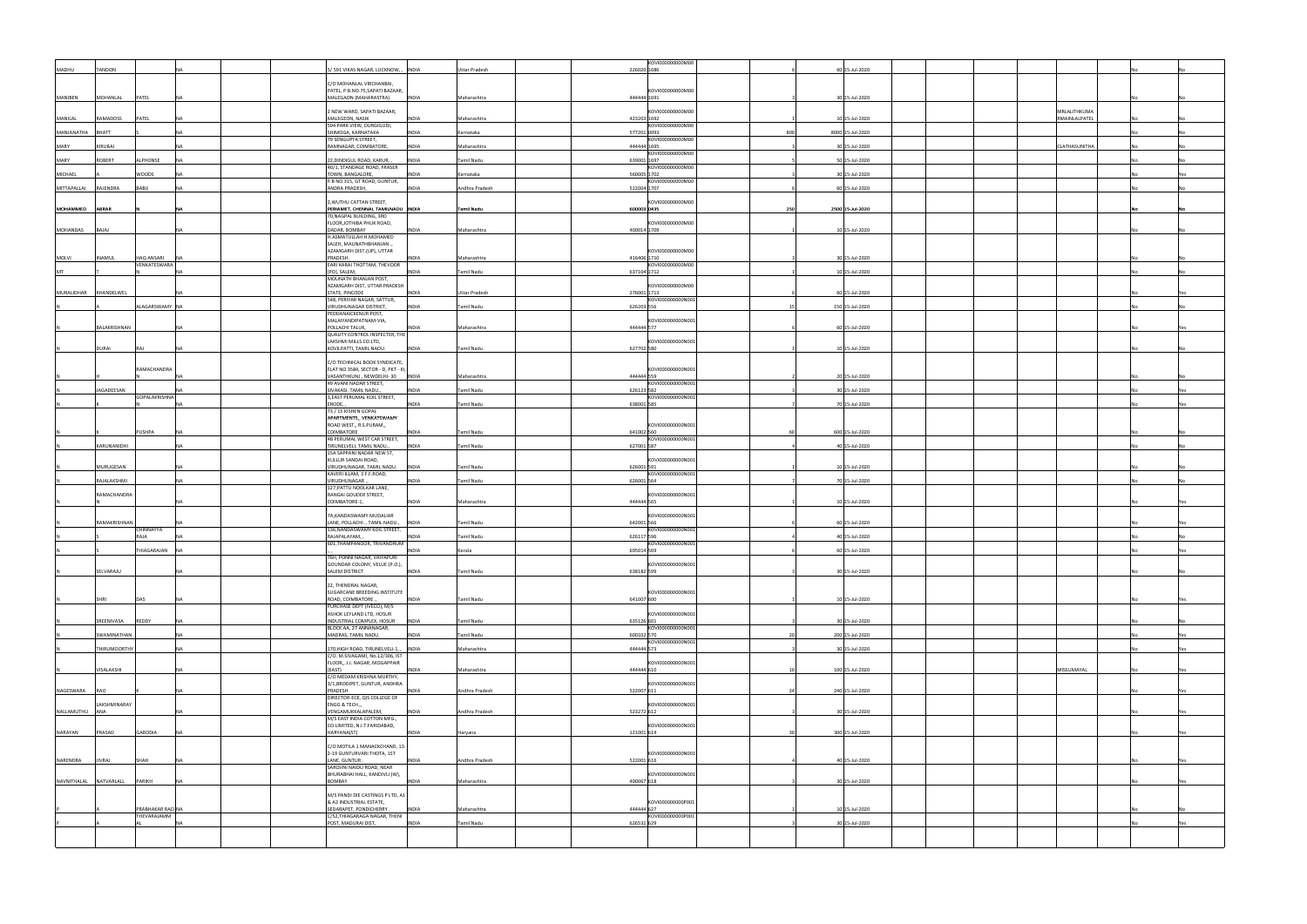|               |                          |                 |            | SUPERVISOR, KLRF TEXTILES,                                      |              |                   |            | KOVI000000000P001 |     |                  |  |                |     |
|---------------|--------------------------|-----------------|------------|-----------------------------------------------------------------|--------------|-------------------|------------|-------------------|-----|------------------|--|----------------|-----|
|               |                          | KANNAPIRAN      | <b>INA</b> | N.SUBBIAHPURAM, SATTUR<br>50 BHARATHI NAGAR,                    | <b>INDIA</b> | Tamil Nadu        | 626205 632 |                   |     | 10 15-Jul-2020   |  |                |     |
|               |                          |                 |            | PERIYANAICKENPALAYAM, S R K V                                   |              |                   |            | KOVI000000000P001 |     |                  |  |                |     |
|               |                          | PALANISAMY      | <b>NA</b>  | POST, COIMBATORE.                                               | <b>INDIA</b> | <b>Tamil Nadu</b> | 641020 656 |                   |     | 10 15-Jul-2020   |  |                |     |
|               |                          |                 |            | 412, MAIN BAZZAR,                                               |              |                   |            | KOVI000000000P001 |     |                  |  |                |     |
|               | DEVAKUMARI               |                 | <b>NA</b>  | VIRUDHUNAGAR, PINCODE,<br>30 A, PERIYA GOUNDER STREET,,         | <b>INDIA</b> | Tamil Nadu        | 626001 658 |                   |     | 10 15-Jul-2020   |  |                |     |
|               |                          |                 |            | POOMPUHAR NAGAR,,                                               |              |                   |            |                   |     |                  |  |                |     |
|               |                          |                 |            | SARAVANAMPATTI (PO),                                            |              |                   |            | KOVI000000000P001 |     |                  |  |                |     |
|               | DEVARAJ                  |                 | <b>NA</b>  | COIMBATORE<br>OLD NO.122/ NEW NO.224.G.,                        | <b>INDIA</b> | Tamil Nadu        | 600035 659 |                   |     | 30 15-Jul-2020   |  |                |     |
|               |                          |                 |            | GANDHI NAGAR I,                                                 |              |                   |            |                   |     |                  |  |                |     |
|               |                          |                 |            | THEKKUPALAYAM POST,                                             |              |                   |            | KOVI000000000P001 |     |                  |  |                |     |
|               | DHAMODHARAN              |                 | <b>NA</b>  | COIMBATORE<br>16, II SUNDARAM STREET,                           | <b>INDIA</b> | Tamil Nadu        | 641020 661 | KOVI000000000P001 |     | 10 15-Jul-2020   |  |                |     |
|               | <b>IHTOL</b>             |                 | <b>NA</b>  | P.N.PUDUR, COIMBATORE                                           | <b>INDIA</b> | <b>Tamil Nadu</b> | 641041 664 |                   |     | 30 15-Jul-2020   |  | MRABRAFIULLA   |     |
|               |                          |                 |            | 13, RAJA STREET,, PUDUPALAYAM,,                                 |              |                   |            | KOVI000000000P001 |     |                  |  |                |     |
|               |                          | VASUDEV         | <b>NA</b>  | GOBI.<br>ELTEX SUPER CASTINGS LIMITED,                          | <b>INDIA</b> | Tamil Nadu        | 638476 665 |                   |     | 30 15-Jul-2020   |  |                |     |
|               |                          |                 |            | PERIYANAICKEN PALAYAM,                                          |              |                   |            | KOVI000000000P001 |     |                  |  |                |     |
|               | <b>KARUPUSWAMY</b>       |                 | <b>INA</b> | COIMBATORE,                                                     | <b>INDIA</b> | Tamil Nadu        | 641020 666 |                   |     | 10 15-Jul-2020   |  |                | Yes |
|               |                          |                 |            |                                                                 |              |                   |            |                   |     |                  |  |                |     |
|               |                          | CHITRAPUTURA    |            | 58, MUDALIAR 1ST STREET,<br>SANKARANAINARKOIL.,                 |              |                   |            | KOVI000000000P001 |     |                  |  |                |     |
|               |                          | MUDALIAR        | <b>NA</b>  | TIRUNELVELI DIST, TAMIL NADU. INDIA                             |              | Tamil Nadu        | 627756 667 |                   |     | 30 15-Jul-2020   |  |                |     |
|               |                          |                 |            |                                                                 |              |                   |            |                   |     |                  |  |                |     |
|               | LATHA                    |                 | <b>NA</b>  | NO.1, PARA NAIDU STREET,<br>PEELAMEDU (POST), COIMBATORE, INDIA |              | Tamil Nadu        | 641004 653 | KOVI000000000P001 |     | 10 15-Jul-2020   |  |                |     |
|               |                          |                 |            | 107J/133H MILLAR PURAM, ANNA                                    |              |                   |            | KOVI000000000P001 |     |                  |  |                |     |
|               | MARIMUTHU                |                 | <b>NA</b>  | NAGAR, TUTICORIN,                                               | <b>INDIA</b> | Tamil Nadu        | 628008 672 |                   |     | 10 15-Jul-2020   |  |                |     |
|               |                          |                 |            | 107J/133H MILLAR PURAM,                                         |              |                   |            | KOVI000000000P001 |     |                  |  |                |     |
|               | MARIMUTHU                |                 | <b>INA</b> | ANNANAGAR, TUTICORIN, PINCODE INDIA                             |              | <b>Tamil Nadu</b> | 628008 673 |                   |     | 10 15-Jul-2020   |  |                |     |
|               |                          |                 |            |                                                                 |              |                   |            |                   |     |                  |  |                |     |
|               | NACHIMUTHU               | MUDALIAR        | <b>NA</b>  | NEW DOOR NO.292, CUTCHERRY<br>STREET,, ERODE, TAMIL NADU.,      | <b>INDIA</b> | Tamil Nadu        | 638001 674 | KOVI000000000P001 |     | 30 15-Jul-2020   |  |                |     |
|               |                          |                 |            | 68B GANDHI NAGAR I,                                             |              |                   |            |                   |     |                  |  |                |     |
|               |                          |                 | NΔ         | THEKKUPALAYAM POST,                                             |              |                   |            | KOVI000000000P001 |     |                  |  |                |     |
|               | NARAYANAN                |                 |            | COIMBATORE<br>LINGAMANAICKEN PUDUR,                             | INDIA        | Tamil Nadu        | 641020 676 |                   |     | 30 15-Jul-2020   |  |                |     |
|               | NARAYANASWA              |                 |            | VADUGUPALAYAM POST,                                             |              |                   |            | KOVI000000000P001 |     |                  |  |                |     |
|               | MV                       | NAIDU           | <b>INA</b> | UDUMALPET, TAMIL NADU<br>DOOR NO.4/61, ELANGO NAGAR,            | <b>INDIA</b> | Tamil Nadu        | 642126 636 |                   |     | 10 15-Jul-2020   |  |                |     |
|               |                          |                 |            | NADAYANOOR P.O.,, KARUR T.K.,,                                  |              |                   |            | KOVI000000000P001 |     |                  |  |                |     |
|               | PALANISAMY               |                 | <b>NA</b>  | <b>TRICHY DIST</b>                                              | <b>INDIA</b> | <b>Tamil Nadu</b> | 639117 677 |                   |     | 30 15-Jul-2020   |  |                |     |
|               |                          |                 |            | 368, KAMARAJAR ROAD, BEHIND<br>TELEPHONE EXCHANGE,              |              |                   |            |                   |     |                  |  |                |     |
|               |                          |                 |            | UPPILIPALAYAM (P.O),                                            |              |                   |            | KOVI000000000P001 |     |                  |  |                |     |
|               | PANDURANGAN              |                 | <b>NA</b>  | COIMBATORE                                                      | <b>INDIA</b> | Tamil Nadu        | 641015 678 |                   |     | 40 15-Jul-2020   |  |                |     |
|               |                          |                 |            | 103, KAMALALAYAM LANE,<br>PARAMATHI ROAD, NAMAKKAL.,            |              |                   |            | KOVI000000000P001 |     |                  |  |                |     |
|               | PANKAJAM                 |                 | <b>NA</b>  | TAMIL NADU                                                      | <b>INDIA</b> | Tamil Nadu        | 637001 637 |                   |     | 10 15-Jul-2020   |  |                |     |
|               | PERUMALSAMY              |                 | <b>NA</b>  | 49 OMSAKTHI NAGAR, N S N<br>PALAYAM, COIMBATORE.                | <b>INDIA</b> | <b>Tamil Nadu</b> | 641031 680 | KOVI000000000P001 |     | 10 15-Jul-2020   |  |                |     |
|               |                          |                 |            | 62, P.R. NAGAR IST STREET,                                      |              |                   |            |                   |     |                  |  |                |     |
|               |                          |                 |            | KATHIRESAN KOIL ROAD,                                           |              |                   |            | KOVI000000000P001 |     |                  |  |                |     |
|               | <b>RAMAMOORTHY</b>       |                 | <b>NA</b>  | KOVILPATTI,<br>27, EASWARAN KOIL STREET, ERODE-                 | <b>INDIA</b> | Tamil Nadu        | 627701 684 | KOVI000000000P001 |     | 30 15-Jul-2020   |  |                |     |
|               | RAMARATHNAM              |                 | <b>NA</b>  |                                                                 | <b>INDIA</b> | Maharashtra       | 444444 640 |                   |     | 40 15-Jul-2020   |  |                |     |
|               |                          |                 |            | CHARTERED ACCOUNTANT,                                           |              |                   |            |                   |     |                  |  |                |     |
|               | SANKARANNARA<br>YANAN    |                 | <b>INA</b> | KALPETTA, POST BOX NO 37,<br>ALLEPY                             | <b>INDIA</b> | Kerala            | 673121 642 | KOVI000000000P001 |     | 60 15-Jul-2020   |  |                |     |
|               | SOMASUNDARA              |                 |            | 199 S K COLONY, NEW                                             |              |                   |            | KOVI000000000P001 |     |                  |  |                |     |
|               |                          |                 | <b>NA</b>  | SIDDAPUDUR, COIMBATORE.                                         | <b>INDIA</b> | Tamil Nadu        | 641044 687 |                   |     | 10 15-Jul-2020   |  |                |     |
|               |                          |                 |            | 4/275 THANGAVELU ST, N.G.G.O                                    |              |                   |            | KOVI000000000P001 |     |                  |  |                |     |
|               | SRINIVASAN               |                 | <b>NA</b>  | COLONY, COIMBATORE,                                             | <b>INDIA</b> | Tamil Nadu        | 641022 688 |                   |     | 10 15-Jul-2020   |  |                |     |
|               |                          |                 |            | C/O P SUBRAMANIAM & BROS,<br>COTTON MERCHANT, P.B NO 14,        |              |                   |            |                   |     |                  |  |                |     |
|               |                          |                 |            | DOOR NO 7 S N ROAD,                                             |              |                   |            | KOVI000000000P001 |     |                  |  |                |     |
|               | SUBRAMANIAM              |                 | <b>NA</b>  | PALLIPALAYAM, ERODE -6                                          | <b>INDIA</b> | Maharashtra       | 444444 646 |                   |     | 10 15-Jul-2020   |  |                |     |
|               |                          |                 |            | J.ALANGULAM, KARADIKAL POST,<br>TIRUMANGALAM TALUK, MADURAI     |              |                   |            | KOVI000000000P001 |     |                  |  |                |     |
|               | SUBRAMANIAM              |                 | <b>NA</b>  | <b>DISTRICT</b>                                                 | <b>INDIA</b> | Maharashtra       | 444444 689 |                   |     | 10 15-Jul-2020   |  |                |     |
|               |                          |                 |            | C/O P SUNDARARAJAN & CO, P B                                    |              |                   |            |                   |     |                  |  |                |     |
|               | SUNDARARAJAN             |                 | <b>NA</b>  | NO.3, PALLIPALAYAM POST, ERODE-                                 | INDIA        | Maharashtra       | 444444 647 | KOVI000000000P001 |     | 10 15-Jul-2020   |  |                |     |
|               |                          |                 |            | V GARMENTS, 9,SOUTH STREET,                                     |              |                   |            | KOVI000000000P001 |     |                  |  |                |     |
|               | VEERAPPAN<br>VENKATASWAM |                 | <b>NA</b>  | RAYAPURAM, TIRUPUR                                              | <b>INDIA</b> | Tamil Nadu        | 638001 650 | KOVI000000000P001 |     | 30 15-Jul-2020   |  |                | Yes |
|               |                          |                 | <b>NA</b>  | YARN CLERK, KLRF TEXTILES,<br>GANGAIKONDAN, TIRUNELVELI         | <b>INDIA</b> | Tamil Nadu        | 627352 652 |                   |     | 40 15-Jul-2020   |  |                |     |
|               | VIVEKANANTHA             |                 |            | 22, WEST DEVANGER STREET,                                       |              |                   |            | KOVI000000000P001 |     |                  |  |                |     |
| PARVATIVARDHA |                          |                 | <b>NA</b>  | PALANI, TAMILNADU,                                              | <b>INDIA</b> | <b>Tamil Nadu</b> | 624601 693 | KOVI000000000P001 |     | 30 15-Jul-2020   |  |                |     |
|               | CHUNDI                   |                 | <b>NA</b>  | CR NAGAR, CHILAKALURIPET,                                       | <b>INDIA</b> | Andhra Pradesh    | 522616 699 |                   |     | 220 15-Jul-2020  |  |                |     |
|               |                          |                 |            |                                                                 |              |                   |            |                   |     |                  |  |                |     |
|               |                          |                 |            | B-205 SUSSEX INDUSTRIAL, ESTATE<br>DADOTI, KONDDEU CROSS ROAD,  |              |                   |            | KOVI000000000P000 |     |                  |  |                |     |
| PRASHANT      | SANOHAVI                 |                 | <b>NA</b>  | BYCULLA MUMBAI, MAHARASHTRA INDIA                               |              | Maharashtra       | 400027 483 |                   | 100 | 1000 15-Jul-2020 |  |                |     |
|               |                          |                 |            | C/O.MR.R.ESWARA, NO.8, 5TH<br>CROSS, NEXT TO CAMBRIDGE          |              |                   |            | KOVI000000000P001 |     |                  |  |                |     |
| PRAVEEN       | KUMAR                    |                 | <b>INA</b> | SCHOOL, AZADNAGAR                                               | INDIA        | Maharashtra       | 444444 704 |                   |     | 10 15-Jul-2020   |  | MRSSARLA       |     |
|               |                          |                 |            |                                                                 |              |                   |            |                   |     |                  |  |                |     |
|               |                          |                 |            | C/O MOHANLAL VIRCHANBHAI,<br>PATEL, P.B.NO.75, SAPATI           |              |                   |            | KOVI000000000P001 |     |                  |  |                |     |
| PRAVINABEN    | MOHANLAL                 | PATEL           | <b>NA</b>  | BAZAAR, MALEGAON, NASIK DIST.   INDIA                           |              | Maharashtra       | 444444 706 |                   |     | 30 15-Jul-2020   |  |                |     |
|               |                          |                 |            | 242, ASHAR VILLA, EAST SION                                     |              |                   |            | KOVI000000000P001 |     |                  |  | BEENAPRITHVISH |     |
| PRITHVISH     | RAMESH                   | <b>ASHAR</b>    | <b>NA</b>  | ROAD, BOMBAY,                                                   | <b>INDIA</b> | Maharashtra       | 400022 708 |                   |     | 10 15-Jul-2020   |  | <b>ASHAR</b>   |     |
|               |                          |                 |            | B-41, THE TROIKA APARTMENTS 1,,                                 |              |                   |            |                   |     |                  |  |                |     |
|               |                          |                 |            | CO-OPERATIVE HOUSING SOCIETY,                                   |              |                   |            |                   |     |                  |  |                |     |
|               |                          |                 |            | PLOT NO.24, SWAMI SAMARTH<br>NAGAR,, LOKHANDWALLA               |              |                   |            | KOVI000000000P001 |     |                  |  |                |     |
| PUSHPA        | DILIP                    | ASHAR           | <b>NA</b>  | COMPLEX, ANDHERI (W),                                           | INDIA        | Maharashtra       | 444444 710 |                   |     | 30 15-Jul-2020   |  |                |     |
|               |                          |                 |            | 57A PIONEER NAGAR,<br>JOTHIPURAM POST, COIMBATORE               |              |                   |            | KOVI000000000R001 |     |                  |  |                |     |
|               | DHANRAJ                  |                 | <b>NA</b>  |                                                                 | <b>INDIA</b> | Tamil Nadu        | 641047 651 |                   |     | 10 15-Jul-2020   |  |                |     |
|               |                          | R VENKATESAN NA |            | 3, SRIRENGA CHETTY LANE,                                        |              |                   | 638183 622 | KOVI000000000R001 |     |                  |  |                |     |
|               |                          |                 |            | PUDUPET, KOMARAPALAYAM,                                         | <b>INDIA</b> | Tamil Nadu        |            |                   |     | 60 15-Jul-2020   |  |                |     |
|               |                          |                 |            |                                                                 |              |                   |            |                   |     |                  |  |                |     |
|               |                          |                 |            |                                                                 |              |                   |            |                   |     |                  |  |                |     |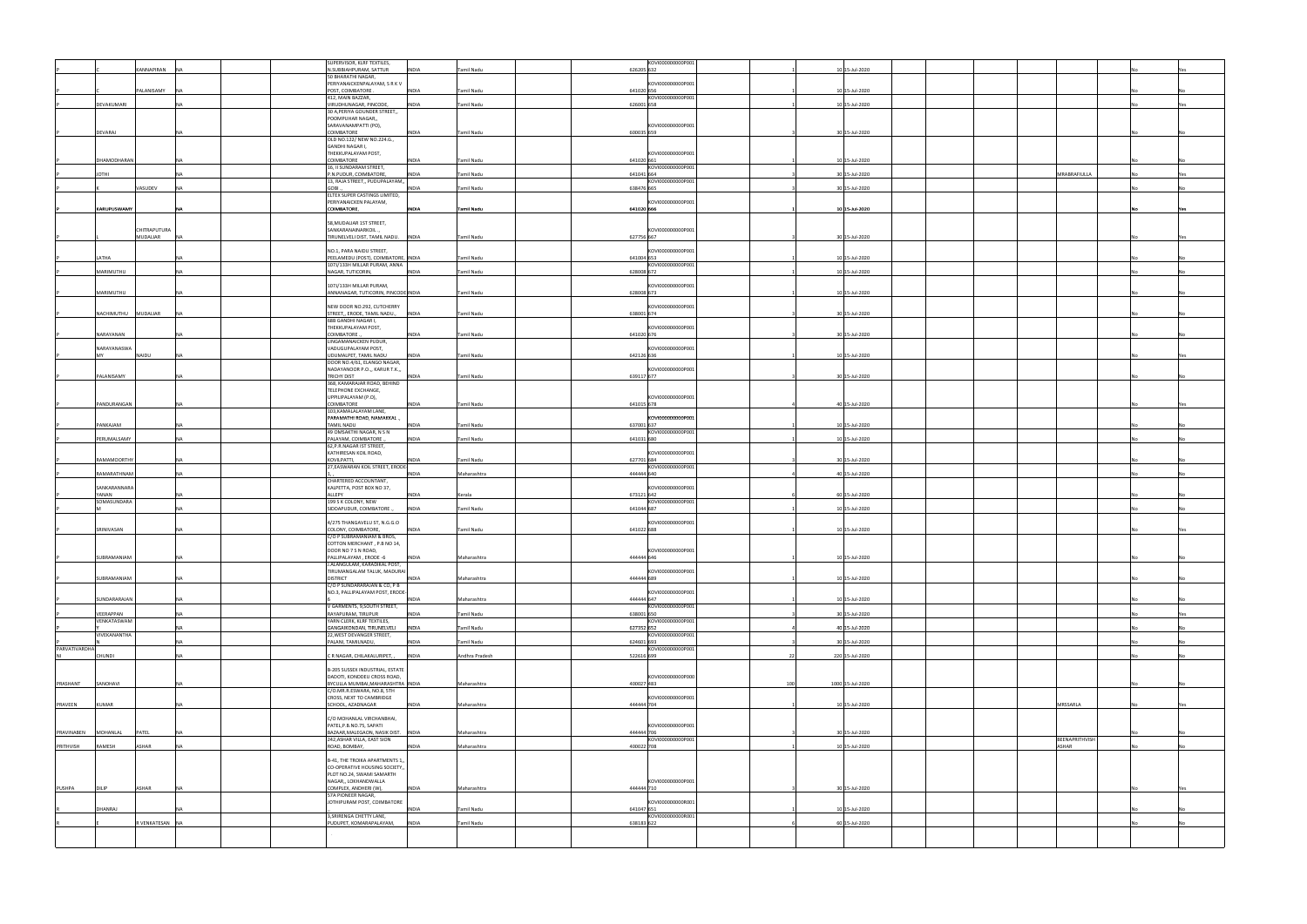|              |                     |                          |             | 48, GANDHINAGAR STREET NO.2,                                 |              |                      |                                 |     |                              |               |     |
|--------------|---------------------|--------------------------|-------------|--------------------------------------------------------------|--------------|----------------------|---------------------------------|-----|------------------------------|---------------|-----|
|              | KADHIRVEL           |                          |             | TIRUCHENGODU POST, RAJAJI<br>DISTRICT, TAMIL NADU.           | <b>INDIA</b> | Tamil Nadu           | KOVI000000000R001<br>637211 658 |     | 30 15-Jul-2020               |               |     |
|              |                     |                          |             | VALLUVAR COLONY, KANDA                                       |              |                      | KOVI000000000R001               |     |                              |               |     |
|              | <b>KRUPANITHI</b>   |                          |             | NAGAR, VELUR, SALEM DIST                                     | <b>INDIA</b> | <b>Tamil Nadu</b>    | 638182 668                      |     | 30 15-Jul-2020               |               |     |
|              |                     |                          |             | SRI RAM THEATRE,<br>PERIANAICKENPALAYAM,                     |              |                      | KOVI000000000R001               |     |                              |               |     |
|              | LALITHA             | <b>AJENDRAN</b>          |             | COIMBATORE,                                                  | <b>INDIA</b> | Tamil Nadu           | 641020 669                      |     | 20 15-Jul-2020               |               |     |
|              |                     |                          |             | 3/103 PERUMAL KOVIL STREET,<br>PAPPANAICKEN PALAYAM,         |              |                      | KOVI000000000R001               |     |                              |               |     |
|              | LATHA               |                          |             | COIMBATORE ., TAMIL NADU                                     | <b>INDIA</b> | Tamil Nadu           | 641037 624                      |     | 90 15-Jul-2020               |               |     |
|              |                     | VENKATESAN<br><b>INA</b> |             | 150, RAJAJI ROAD, PALANI,                                    | <b>INDIA</b> | <b>Tamil Nadu</b>    | KOVI000000000R001<br>624601 670 |     | 30 15-Jul-2020               |               |     |
|              |                     |                          |             | 100-A, UPSTAIRS, II ND CROSS,                                |              |                      | KOVI000000000R001               |     |                              |               |     |
|              | MEERA               |                          |             | VAIYAPURI NAGAR, KARUR                                       | <b>INDIA</b> | <b>Tamil Nadu</b>    | 639002 671                      |     | 40 15-Jul-2020               |               |     |
|              |                     |                          |             | C/O RADHAKRISHNA SIZING CO.,                                 |              |                      |                                 |     |                              |               |     |
|              |                     |                          |             | 117, OTTUKARA CHINNAIAH,                                     |              |                      | KOVI000000000R001               |     |                              |               |     |
|              | MURUGESAN           |                          |             | <b>GOUNDER STREET, ERODE</b>                                 | <b>INDIA</b> | Tamil Nadu           | 638001 673<br>KOVI000000000R001 |     | 70 15-Jul-2020               |               |     |
|              | MYILSWAMY           |                          |             | D NO 19C PUTHUPUDUR, S R K V<br>POST, COIMBATORE,            | <b>INDIA</b> | Tamil Nadu           | 641020 674                      |     | 10 15-Jul-2020               |               |     |
|              |                     |                          |             | 31/A, VENKALAGADAI STREET,                                   |              |                      | KOVI000000000R001               |     |                              |               |     |
|              | NAGAMANI            | NΔ                       | MADURAI,    |                                                              | <b>INDIA</b> | <b>Tamil Nadu</b>    | 625001 627                      |     | 90 15-Jul-2020               |               |     |
|              |                     |                          |             | W/O V.RAMADAS,, VADAKUPATTI,,                                |              |                      |                                 |     |                              |               |     |
|              | PADMAVATHI          |                          | KOVILPATTI. | EILLAYA KIRANATHAM POST,,                                    |              |                      | KOVI000000000R001<br>444444 629 |     | 180 15-Jul-2020              |               |     |
|              |                     |                          |             |                                                              | <b>INDIA</b> | Maharashtra          |                                 |     |                              |               |     |
|              |                     |                          |             | CONTRACTOR, KAKKIVADAMPATTI                                  |              |                      |                                 |     |                              |               |     |
|              | PONNUSWAMY NAICKER  | <b>NA</b>                | TAMILNADU   | POST, SIVAKASI S.RLY-VIA,                                    | <b>INDIA</b> | <b>Tamil Nadu</b>    | KOVI000000000R001<br>626123 630 |     | 30 15-Jul-2020               |               | Yes |
|              |                     |                          |             | C/O. VETAL, PLOT No.1,                                       |              |                      |                                 |     |                              |               |     |
|              |                     |                          |             | INDUSTRIAL ESTATE FOR,                                       |              |                      |                                 |     |                              |               |     |
|              | RAJAMMAL            |                          |             | ELECTRICAL & ELECTRONICS,, CIVIL<br>AERODROME POST,          | <b>INDIA</b> | Maharashtra          | KOVI000000000R001<br>444444 678 |     | 120 15-Jul-2020              | SMTVRAJESWARI |     |
|              |                     |                          |             |                                                              |              |                      |                                 |     |                              |               |     |
|              | RAMACHANDRA         |                          |             | C/O R.KRISHNAN, 6 MENDONZA<br>COLONY, MENGLES ROAD, NAGAL    |              |                      | KOVI000000000R001               |     |                              |               |     |
|              |                     |                          |             | NAGAR, DINDIGUL                                              | INDIA        | Tamil Nadu           | 624003 680                      |     | 60 15-Jul-2020               |               |     |
|              |                     |                          |             | KLRF TEXTILES LIMITED,                                       |              |                      | KOVI000000000R001               |     |                              |               |     |
|              | RAMAMOORTH          |                          |             | GANGAIKONDAN, TIRUNELVEL,<br>'VADAVENGADAM', 41, FIRST       | <b>INDIA</b> | Tamil Nadu           | 627352 681                      |     | 30 15-Jul-2020               |               |     |
|              |                     |                          |             | STREET,, SIVANANDA COLONY,,                                  |              |                      | KOVI000000000R001               |     |                              |               |     |
|              | RANGAMMA            |                          |             | COIMBATORE.<br>103, SARATHI NAGAR,                           | <b>INDIA</b> | Tamil Nadu           | 641012 684<br>KOVI000000000R001 |     | 60 15-Jul-2020               |               |     |
|              |                     | THAYAR                   |             | SINGANALLUR, COIMBATORE,                                     | <b>INDIA</b> | Tamil Nadu           | 641005 636                      |     | 10 15-Jul-2020               |               |     |
|              |                     |                          |             | 232 KURIVIKULAM ROAD,                                        |              |                      |                                 |     |                              |               |     |
|              | SANKARANARAY        |                          |             | THIRUVENKADAM POST,<br>KOVILPATTI (VIA), TIRUNELVELI         |              |                      | KOVI000000000R001               |     |                              |               |     |
|              | ANAN                |                          | DIST.       |                                                              | <b>INDIA</b> | Tamil Nadu           | 627719 637                      |     | 120 15-Jul-2020              |               |     |
|              | SELVARAJ            |                          |             | SELVAM & CO, 40/1 5TH CROSS,<br>WILSON GARDEN, BANGALORE     | INDIA        | Karnataka            | KOVI000000000R001<br>560027 687 |     | 60 15-Jul-2020               |               | Yes |
|              |                     |                          |             | 212 K N P ROAD, KARAMADAI,                                   |              |                      | KOVI000000000R001               |     |                              |               |     |
|              | SELVARAJU           |                          |             | COIMBATORE.                                                  | INDIA        | Tamil Nadu           | 641104 688                      |     | 10 15-Jul-2020               |               |     |
|              |                     |                          |             | 138 B RAILWAY FEEDER ROAD,<br>PERIYANAICKENPALAYAM,          |              |                      | KOVI000000000R001               |     |                              |               |     |
|              | SETHURAJAN          |                          |             | COIMBATORE.                                                  | INDIA        | Tamil Nadu           | 641020 689                      |     | 10 15-Jul-2020               |               | Yes |
|              | SOUNDARARAJL        |                          |             | 246 PALAMALAI ROAD,<br>COIMBATORE.,                          | <b>INDIA</b> | Tamil Nadu           | KOVI000000000R001<br>641020 691 |     | 10 15-Jul-2020               |               | Yes |
|              |                     |                          |             | ELTEX SUPER CASTINGS LIMITED,                                |              |                      |                                 |     |                              |               |     |
|              |                     |                          |             | PERIYANAICKEN PALAYAM,                                       |              |                      | KOVI000000000R001               |     |                              |               |     |
|              | SUBBIAH             |                          | COIMBATORE, | 104 E GANDHI NAGAR I,                                        | <b>INDIA</b> | Tamil Nadu           | 641020 693                      |     | 10 15-Jul-2020               |               |     |
|              |                     |                          |             | THEKKUPALAYAM POST,                                          |              |                      | KOVI000000000R001               |     |                              |               |     |
|              | <b>SUBBRAMANIAM</b> |                          | COIMBATORE  | THE SRI VENKATESA MILLS LTD,                                 | <b>INDIA</b> | Tamil Nadu           | 641020 694                      |     | 10 15-Jul-2020               |               |     |
|              |                     |                          |             | QUALITY CONTROL DIVISION,                                    |              |                      | KOVI000000000R001               |     |                              |               |     |
|              | SURESH              |                          | UDAMALPET,  |                                                              | <b>INDIA</b> | Tamil Nadu           | 642128 696                      |     | 30 15-Jul-2020               |               |     |
|              |                     |                          |             | KALINGAPATTI POST,<br>THIRUVENKADAM-VIA,                     |              |                      | KOVI000000000R001               |     |                              |               |     |
|              |                     | THIRAJ                   |             | <b>TIRUNELVELI DIST,</b>                                     | INDIA        | Maharashtra          | 4444441704                      |     | 70 15-Jul-2020               |               |     |
|              |                     |                          |             | C/O SRI VENKATACHALAPATHY,                                   |              |                      |                                 |     |                              |               |     |
|              | VENKATAGURUN        |                          |             | GINNING FACTORY, OTTANATHAM                                  |              |                      | KOVI000000000R001               |     |                              |               |     |
|              | <b>ATHAN</b>        |                          | POST,       |                                                              | <b>INDIA</b> | Maharashtra          | 444444 643                      |     | 40 15-Jul-2020               | RRAMASUBBIAH  |     |
|              |                     |                          |             | C/O. VETAL, PLOT No.1,<br>INDUSTRIAL ESTATE FOR,             |              |                      |                                 |     |                              |               |     |
|              |                     |                          |             | ELECTRICAL & ELECTRONICS,, CIVIL                             |              |                      | KOVI000000000R001               |     |                              |               |     |
| RADHAKRISHNA | VENKATESAN          |                          |             | AERODROME POST,<br>54, INDRANAGAR, RATHNAPURI,               | <b>INDIA</b> | Maharashtra          | 444444 709<br>KOVI000000000R001 |     | 130 15-Jul-2020              |               |     |
|              |                     |                          | COIMBATORE, |                                                              | <b>INDIA</b> | Tamil Nadu           | 641027 710                      |     | 10 15-Jul-2020               |               | Yes |
|              |                     |                          |             |                                                              |              |                      |                                 |     |                              |               |     |
|              |                     |                          |             | C/O THANGARATNA TEXTILES, 2ND<br>CROSS GANDHIPURAM, POST BOX |              |                      | KOVI000000000R001               |     |                              |               |     |
| RAJALAKSHMI  |                     |                          |             | NO.43, PALLIPALAYAM, ERODE                                   | <b>INDIA</b> | Tamil Nadu           | 638006 714                      |     | 30 15-Jul-2020               |               |     |
|              |                     |                          |             | MAUNATHBHANJAN POST,<br>AZAMGARH DIST., UTTAR                |              |                      | KOVI000000000R001               |     |                              |               |     |
| RAJENDRA     | PRASAD              | KHANDALWAL NA            | PRADESH.,   |                                                              | INDIA        | <b>Uttar Pradesh</b> | 275101 717                      |     | AMIPK5368F<br>60 15-Jul-2020 |               |     |
|              |                     |                          |             | 5396 BLOCK NO 4TH FLOOR, 195<br>'PARAS" PAUT NAGAR,          |              |                      | KOVI000000000R001               |     |                              |               |     |
| RAKESH       | MADIA               | MAGANLAL                 |             | GHATKOPAR (E), MUMBAI                                        | <b>INDIA</b> | Maharashtra          | 444444 613                      | 200 | 2000 15-Jul-2020             |               |     |
|              |                     |                          |             |                                                              |              |                      |                                 |     |                              |               |     |
|              |                     |                          |             | C/O VINAYAKUMAR JAIPRAKASH,                                  |              |                      |                                 |     |                              |               |     |
| RAMDHANPRAS  |                     |                          |             | MAUNATHBHANJAN, AZAMCARH                                     |              |                      | KOVI000000000R001               |     |                              |               |     |
| AD           | KANDELWAL           |                          |             | DIST., UTTAR PRADESH.                                        | <b>INDIA</b> | <b>Uttar Pradesh</b> | 275101 726                      |     | 30 15-Jul-2020               |               |     |
|              |                     |                          |             | B/601 JAI SHREE KRISHNA<br>DARSHAN, SHANTHI VAN NEAR G C     |              |                      |                                 |     |                              |               |     |
|              |                     |                          |             | C CLUB, MIRA BHAYANDER ROAD,                                 |              |                      | KOVI000000000R001               |     |                              |               |     |
| RAMESHBHAI   | <b>KARSANDAS</b>    | DATTANI<br>NΔ            | THANE       | PRATAP COTTON TRADING CO.,                                   | <b>INDIA</b> | Maharashtra          | 401107 729                      |     | 30 15-Jul-2020               |               |     |
| RAMESHCHAND  |                     |                          |             | INDIAN CLOTH CHAMBERS, FORT                                  |              |                      | KOVI000000000R001               |     |                              |               |     |
| <b>RA</b>    |                     | <b>SHAR</b>              |             | STREET, BOMBAY-1                                             | <b>INDIA</b> | Maharashtra          | 444444 730<br>KOVI000000000R001 |     | 10 15-Jul-2020               |               |     |
| RAMILA       | HASMUKHLAL          | SHAH                     |             | C/O HASMUKLAL CHAWL,<br>TAMBAKANTA, BOMBAY-3,                | <b>INDIA</b> | Maharashtra          | 444444 731                      |     | 20 15-Jul-2020               |               |     |
|              |                     |                          |             | C/O LAKSHMI TEXTILES STORES,                                 |              |                      |                                 |     |                              |               |     |
|              |                     |                          |             | TILAK ROAD, AT & POST<br>MALEGAON, NASIK                     |              |                      | KOVI000000000R001               |     |                              |               |     |
| RAMJIBHAI    | <b>ISWARBHAI</b>    | PATEL<br><b>NA</b>       |             | DIST., MAHARASTRA                                            | <b>INDIA</b> | Maharashtra          | 423203 732                      |     | 90 15-Jul-2020               |               |     |
| RAMRAJKUMAR  |                     |                          | ANNA DIST,  | PANKAJAM HOUSE, KODAIKANAL,                                  | <b>INDIA</b> | Maharashtra          | KOVI000000000R001<br>444444 734 |     | 30 15-Jul-2020               |               |     |
|              |                     |                          |             |                                                              |              |                      |                                 |     |                              |               |     |
|              |                     |                          |             |                                                              |              |                      |                                 |     |                              |               |     |
|              |                     |                          |             |                                                              |              |                      |                                 |     |                              |               |     |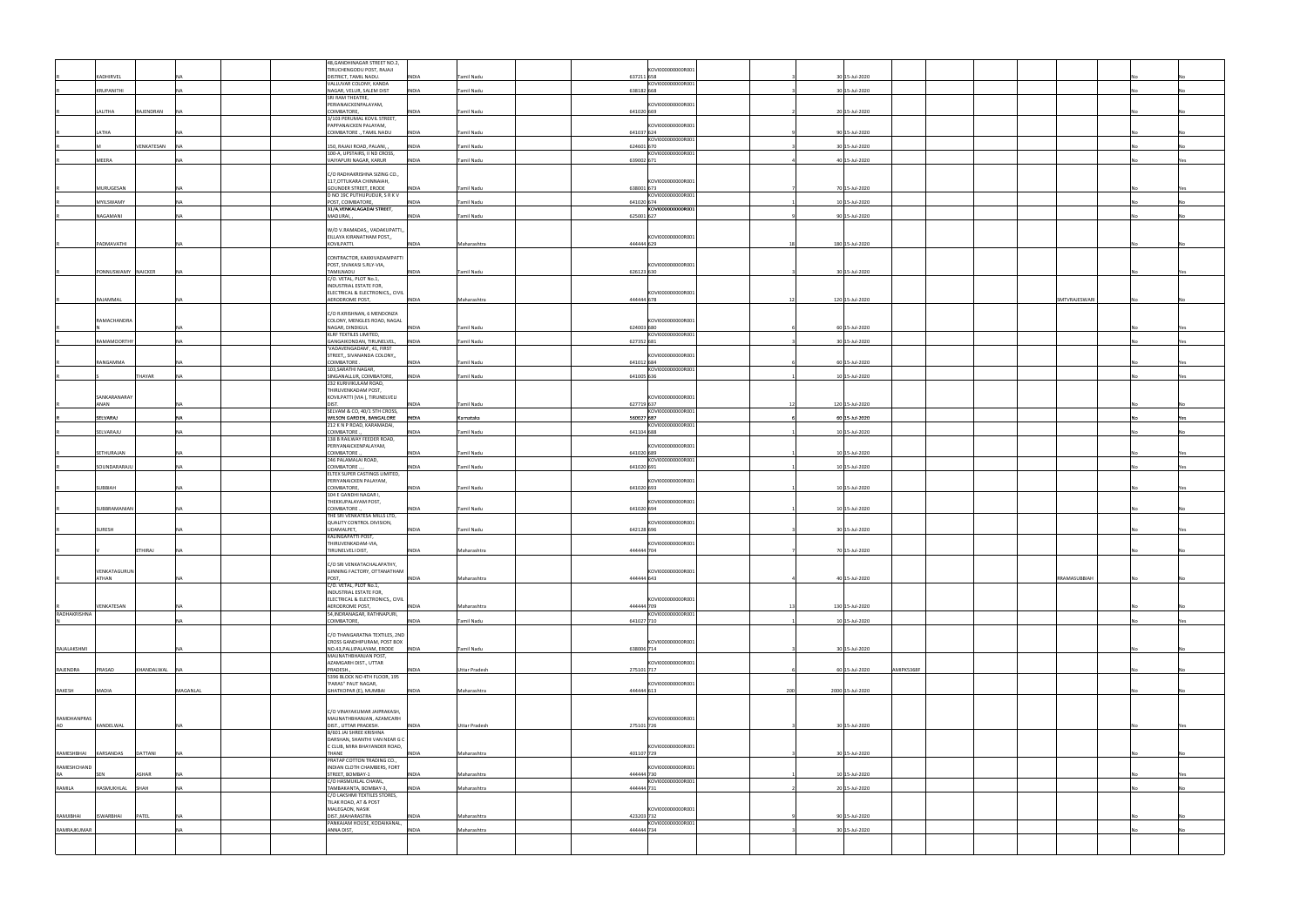|                       |                            |           |                   | 23, BASHYAKARLURD, R S PURAM,                                    |                             |            | KOVI000000000R001 |     |                  |               |     |
|-----------------------|----------------------------|-----------|-------------------|------------------------------------------------------------------|-----------------------------|------------|-------------------|-----|------------------|---------------|-----|
| RASHMIKANT            | <b>DAKSHINI</b>            |           |                   | COIMBATORE,                                                      | <b>INDIA</b><br>Tamil Nadu  | 641002 738 |                   |     | 450 15-Jul-2020  |               |     |
|                       |                            |           |                   |                                                                  |                             |            |                   |     |                  |               |     |
| <b>RATHINASWAMY</b> K |                            |           | SRI KULANDAIVELU  | 252, I MAIN ROAD, VIDYA NAGAR,<br>DASARAHALLI, BANGALORE         | <b>INDIA</b><br>Karnataka   | 560057 454 | KOVI000000000R000 | 200 | 2000 15-Jul-2020 | SRIRGOKULKUMA |     |
|                       |                            |           |                   |                                                                  |                             |            |                   |     |                  |               |     |
|                       |                            |           |                   | "PUSHPA VIHAR" FLAT NO.10, 2ND                                   |                             |            |                   |     |                  |               |     |
|                       |                            |           |                   | FLOOR, 15TH ROAD, BANDRA-                                        |                             |            | KOVI000000000R000 |     |                  |               |     |
| RESHMA                | TEJWANI                    |           | TOLARAM T TEJWANI | WEST, MUMBAI, MAHARASTRA INDIA                                   | Maharashtra                 | 400050 212 |                   | 200 | 2000 15-Jul-2020 |               |     |
|                       |                            |           |                   | C/0.RM SUBRAMANIAN, OLD                                          |                             |            |                   |     |                  |               |     |
|                       |                            |           |                   | NO.10, NEW NO.20,, VIDYODAYA I                                   |                             |            | KOVI000000000R001 |     |                  |               |     |
| RM                    | LAKSHMI                    |           |                   | CROSS,, T.NAGAR,                                                 | <b>INDIA</b><br>Maharashtra | 444444 745 |                   |     | 30 15-Jul-2020   |               |     |
|                       |                            |           |                   | B-51, SBI OFFICERS QUARTERS,                                     |                             |            |                   |     |                  |               |     |
| <b>ROHINI</b>         | SARANGARAJAN               |           |                   | KUMUD NAGAR, S.V.ROAD,<br>GOREGAON (W), MUMBAI                   | <b>INDIA</b><br>Maharashtra | 400104 747 | KOVI000000000R001 |     | 30 15-Jul-2020   |               |     |
|                       |                            |           |                   | N / 18,EVERARD NAGAR, EASTERN                                    |                             |            |                   |     |                  |               |     |
|                       |                            |           | LATE MR ANTHONY   | EXPRESS HIGHWAY, SION,                                           |                             |            | KOVI000000000R000 |     |                  | MRBRAINSYDNEY |     |
| ROSE                  | PINHEIRO<br><b>ANTHONY</b> |           | <b>BENEDICT P</b> | MUMBAI, MAHARASHTRA                                              | <b>INDIA</b><br>Maharashtra | 400022 374 |                   | 100 | 1000 15-Jul-2020 | PINHEIRO      |     |
|                       |                            |           |                   |                                                                  |                             |            |                   |     |                  |               |     |
|                       | SATTOR<br>ABDUL            | <b>NA</b> |                   | H-16, SOUTH HOUSING BOARD,                                       | Tamil Nadu                  | 641026 949 | KOVI000000000S001 |     | 30 15-Jul-2020   |               |     |
|                       |                            |           |                   | SELVARAPURAM, COIMBATORE, INDIA<br>ELTEX SUPER CASTINGS LIMITED, |                             |            |                   |     |                  |               |     |
|                       |                            |           |                   | PERIYANAICKEN PALAYAM,                                           |                             |            | KOVI000000000S001 |     |                  |               |     |
|                       | AMEER<br><b>BATCHA</b>     |           |                   | COIMBATORE,                                                      | Tamil Nadu<br><b>INDIA</b>  | 641020 950 |                   |     | 10 15-Jul-2020   |               |     |
|                       |                            |           |                   | 185-, SANKARANKOIL ROAD,                                         |                             |            | KOVI000000000S001 |     |                  |               |     |
|                       | ANANDHAMMA                 |           |                   | RAJAPALAYAM, TAMIL NADU.,                                        | <b>INDIA</b><br>Tamil Nadu  | 626117 951 |                   |     | 100 15-Jul-2020  |               |     |
|                       |                            |           |                   | 179, KATTABOMAN STREET,<br>VIRUDHUNAGAR, PINCODE, TAMIL          |                             |            | KOVI000000000S001 |     |                  |               |     |
|                       | ANNALAKSHMI                |           |                   | NADU.                                                            | <b>INDIA</b><br>Tamil Nadu  | 626001899  |                   |     | 60 15-Jul-2020   |               |     |
|                       | ARUMUGASWA                 |           |                   | 25, SRIPURAM, TIRUNELVELI.,                                      |                             |            | KOVI000000000S001 |     |                  |               |     |
|                       | MY<br>NADAR                | <b>NA</b> |                   | TAMIL NADU,                                                      | <b>INDIA</b><br>Tamil Nadu  | 627351 954 |                   |     | 30 15-Jul-2020   |               | Yes |
|                       | BALAJI                     |           |                   | 34 SUBBADRAL STREET,<br>TRIPLICANE, MADRAS,                      | <b>INDIA</b><br>Tamil Nadu  | 600005 955 | KOVI000000000S001 |     | 60 15-Jul-2020   |               |     |
|                       |                            |           |                   | 33 PANDARINATHAN KOIL STREET,                                    |                             |            | KOVI000000000S001 |     |                  |               |     |
|                       | BALAKRISHNAN               |           |                   | KARUR,                                                           | <b>INDIA</b><br>Tamil Nadu  | 639001 956 |                   |     | 10 15-Jul-2020   |               |     |
|                       |                            |           |                   |                                                                  |                             |            |                   |     |                  |               |     |
|                       |                            |           |                   | 24, VANJIMANAGAR, PALAMALAI                                      |                             |            | KOVI000000000S001 |     |                  |               |     |
|                       | BASKARAN                   |           |                   | ROAD, S.R.K.V. POST, COIMBATORE INDIA<br>25, MANIYAKARAMPALAM    | Tamil Nadu                  | 641020 960 |                   |     | 10 15-Jul-2020   |               |     |
|                       |                            |           |                   | COLONY, GANAPATHY,                                               |                             |            | KOVI000000000S001 |     |                  |               |     |
|                       | BOOPALAN                   |           |                   | COIMBATORE, TAMIL NADU                                           | Tamil Nadu<br>INDIA         | 641006 961 |                   |     | 10 15-Jul-2020   |               |     |
|                       |                            |           |                   | M/S BASKAR AUTOMOBILES, 7-A,                                     |                             |            |                   |     |                  |               |     |
|                       |                            |           |                   | MUNICIPAL BUILDINGS, TRICHY                                      |                             |            | KOVI000000000S001 |     |                  |               |     |
|                       | CHANDRASEKAR               |           |                   | MAIN ROAD, SALEM                                                 | Tamil Nadu<br><b>INDIA</b>  | 636001 964 |                   |     | 60 15-Jul-2020   |               |     |
|                       |                            |           |                   | COTTON MERCHANT,                                                 |                             |            |                   |     |                  |               |     |
|                       |                            |           |                   | KALINGAPATTI POST,                                               |                             |            | KOVI000000000S001 |     |                  |               |     |
|                       | DEVARAJ                    |           |                   | THIRUVENKATAM VIA, TIRUNELVELI INDIA                             | Tamil Nadu                  | 627719 965 |                   |     | 70 15-Jul-2020   |               |     |
|                       |                            |           |                   | 5/16 A, EAST STREET, VALLI<br>COTTAGE VADAKOOR, ARAMBOLY,        |                             |            |                   |     |                  |               |     |
|                       | <b>GANAPATHY</b>           |           |                   | KANNIYAKUMARI                                                    | Tamil Nadu<br><b>INDIA</b>  | 629301 904 | KOVI000000000S001 |     | 40 15-Jul-2020   |               |     |
|                       |                            |           |                   |                                                                  |                             |            |                   |     |                  |               |     |
|                       |                            |           |                   | NO 6, GOPALAPURAM ROAD, W                                        |                             |            | KOVI000000000S001 |     |                  |               |     |
|                       | GOMATHI<br>SUBBIAH         |           |                   | PUDUPATTI, VIRUDHUNAGAR,                                         | <b>INDIA</b><br>Tamil Nadu  | 626116 966 |                   |     | 40 15-Jul-2020   |               |     |
|                       | GOPALAKRISHNA              |           |                   | 76/12 PERUMAL KOIL STREET,<br>GANGAIKONDAN, TIRUNELVELI,         |                             |            | KOVI000000000S001 |     |                  |               |     |
|                       |                            |           |                   | TAMIL NADU.                                                      | <b>INDIA</b><br>Tamil Nadu  | 627352 906 |                   |     | 280 15-Jul-2020  |               |     |
|                       |                            |           |                   | 6/22, RACE COURSE HOUSING                                        |                             |            |                   |     |                  |               |     |
|                       |                            |           |                   | UNIT, (DFO'S COMPOUND),                                          |                             |            | KOVI000000000S001 |     |                  |               |     |
|                       | GUNASEKAR                  |           |                   | COIMBATORE,<br>45 MURUGAN KOVIL STREET,                          | Tamil Nadu<br><b>INDIA</b>  | 641018 968 |                   |     | 30 15-Jul-2020   |               |     |
|                       |                            |           |                   | L.P.NADAR COMPOUND, SATTUR,                                      |                             |            | KOVI000000000S001 |     |                  |               |     |
|                       | INDIRA                     |           |                   |                                                                  | <b>INDIA</b><br>Tamil Nadu  | 626203 970 |                   |     | 10 15-Jul-2020   |               |     |
|                       |                            |           |                   | MALACHINNAYAPURAM,                                               |                             |            |                   |     |                  |               |     |
|                       |                            |           |                   | T.SEDAPATTI, THULUKKAPATTI VIA,                                  |                             |            | KOVI000000000S001 |     |                  |               |     |
|                       | <b>JAGANNATHAN</b>         |           |                   | RAMNAD DIST<br>9C, ANNA SALAI, VELUR (P.O),                      | <b>INDIA</b><br>Tamil Nadu  | 626527 974 | KOVI000000000S001 |     | 10 15-Jul-2020   |               |     |
|                       | <b>JEGADEESWARI</b>        |           |                   | SALEM DISTRICT,                                                  | Tamil Nadu<br>INDIA         | 638182 976 |                   |     | 60 15-Jul-2020   |               |     |
|                       |                            |           |                   | DOOR NO 27, PAVADI STREET,                                       |                             |            | KOVI000000000S001 |     |                  |               |     |
|                       | P VELAYUDAM NA             |           |                   | THIRUCHENGODE,                                                   | INDIA<br>Tamil Nadu         | 637211 907 |                   |     | 300 15-Jul-2020  |               |     |
|                       | PALANIAPPA                 |           |                   | 27, PAVADI STREET,                                               |                             |            |                   |     |                  |               |     |
|                       | MUDALIAR                   |           |                   | THIRUCHENGODU, SALEM DIST,<br>TAMIL NADU.                        | Tamil Nadu<br><b>INDIA</b>  | 637211 980 | KOVI000000000S001 |     | 300 15-Jul-2020  |               |     |
|                       |                            |           |                   |                                                                  |                             |            |                   |     |                  |               |     |
|                       |                            |           |                   | 132, P.M. SWAMY COLONY,                                          |                             |            | KOVI000000000S001 |     |                  |               |     |
|                       | KANNAN                     |           |                   | ROBERTSON ROAD, COIMBATORE, INDIA                                | Tamil Nadu                  | 641002 983 |                   |     | 150 15-Jul-2020  |               |     |
|                       |                            |           |                   | 74C GANDHIJI ROAD, RATHINAPURI                                   |                             |            | KOVI000000000S001 |     |                  |               |     |
|                       | KANNAN                     | NA.       |                   | POST, COIMBATORE,                                                | Tamil Nadu<br><b>INDIA</b>  | 641027 984 |                   |     | 60 15-Jul-2020   |               |     |
|                       |                            |           |                   | DEPUTY GENERAL MANAGER,                                          |                             |            |                   |     |                  |               |     |
|                       |                            |           |                   | ELLJAY TEXTILES [P] LTD, DINDIGUL                                |                             |            |                   |     |                  |               |     |
|                       | BALAKUMAR                  |           |                   | KARAIKUDI MAIN ROAD,                                             |                             |            | KOVI000000000S001 |     |                  |               |     |
|                       |                            |           |                   | SINGAMPUNARI<br>34, NAINIAPPAN STREET, MANNDY,                   | Tamil Nadu<br><b>INDIA</b>  | 630502 986 | KOVI000000000S001 |     | 60 15-Jul-2020   |               |     |
|                       | MUTHU<br>MOHAMMED          |           |                   | MADRAS,                                                          | Tamil Nadu<br><b>INDIA</b>  | 600001991  |                   |     | 30 15-Jul-2020   |               | Yes |
|                       | MUTHUKKARUP                |           |                   | 54 ADHI VINAYAKAR KOVIL STREET,                                  |                             |            | KOVI0000000005001 |     |                  |               |     |
|                       | PAN                        | <b>NA</b> |                   | KARUR,                                                           | Tamil Nadu<br><b>INDIA</b>  | 639001 992 |                   |     | 60 15-Jul-2020   |               | Yes |
|                       | NALLIAH                    | <b>NA</b> |                   | COTTON MERCHANT, 16, NATHAM<br>RODE, DINDIGUL,                   | <b>INDIA</b><br>Tamil Nadu  | 624007 913 | KOVI000000000S001 |     | 60 15-Jul-2020   |               |     |
|                       |                            |           |                   | THE LAKSHMI MILLS CO LTD,                                        |                             |            |                   |     |                  |               |     |
|                       | NAVANEETHAKRI              |           |                   | LAKSHMIPURAM POST,                                               |                             |            | KOVI000000000S001 |     |                  |               |     |
|                       | SHNAN                      |           |                   | KOVILPATTI, TAMIL NADU.                                          | <b>INDIA</b><br>Tamil Nadu  | 627352 914 |                   |     | 30 15-Jul-2020   |               |     |
|                       | PANDARAM                   |           |                   | PEDDANAICKANUR POST,                                             |                             |            | KOVI0000000005001 |     |                  |               |     |
|                       | PALANIAPPA                 |           |                   | POLLACHI TK, COIMBATORE,                                         | <b>INDIA</b><br>Tamil Nadu  | 642001 917 |                   |     | 30 15-Jul-2020   |               |     |
|                       | PERUMALSWAM                |           |                   | 9/54 OMSAKTHI NAGAR, NSN                                         |                             |            | KOVI0000000005002 |     |                  |               |     |
|                       |                            |           |                   | PALAYAM POST, COIMBATORE.,                                       | <b>INDIA</b><br>Tamil Nadu  | 641031 001 |                   |     | 10 15-Jul-2020   |               |     |
|                       |                            |           |                   |                                                                  |                             |            |                   |     |                  |               |     |
|                       |                            |           |                   | C/O P.BAKKIYAM, 4/48, BAJANAI<br>KOIL STREET, UDAYAMPALAYAM,     |                             |            | KOVI000000000S002 |     |                  |               |     |
|                       | BALAN                      |           |                   | CHINNA VEDAM PATTI (POST)                                        | <b>INDIA</b><br>Maharashtra | 444444 003 |                   |     | 10 15-Jul-2020   |               |     |
|                       |                            |           |                   | SUPERVISOR', KLRF TEXTILES,                                      |                             |            | KOVI000000000S001 |     |                  |               |     |
|                       | NAGESWARAN NA              |           |                   | GANGAIKONDAN,                                                    | Tamil Nadu<br><b>INDIA</b>  | 627352 918 |                   |     | 40 15-Jul-2020   |               |     |
|                       |                            |           |                   |                                                                  |                             |            |                   |     |                  |               |     |
|                       |                            |           |                   | SREE VIGNESWARA FARM, VEPPAN<br>VALASU, POOLAMPATTI POST,        |                             |            | KOVI000000000S002 |     |                  |               |     |
|                       | P DORAIRAJ                 | <b>NA</b> |                   | PALANI (T.K)                                                     | <b>INDIA</b><br>Maharashtra | 444444 004 |                   |     | 30 15-Jul-2020   |               |     |
|                       |                            |           |                   | 5/40 2ND MAIN STREET,                                            |                             |            |                   |     |                  |               |     |
|                       | RAMASUBRAMA                |           |                   | MAHARAJAN NAGAR, VIRAGANUR                                       |                             |            | KOVI0000000005002 |     |                  |               |     |
|                       | NIYAN                      |           |                   | POST, MADURAI                                                    | <b>INDIA</b><br>Tamil Nadu  | 625009 005 |                   |     | 10 15-Jul-2020   |               |     |
|                       |                            |           |                   |                                                                  |                             |            |                   |     |                  |               |     |
|                       |                            |           |                   |                                                                  |                             |            |                   |     |                  |               |     |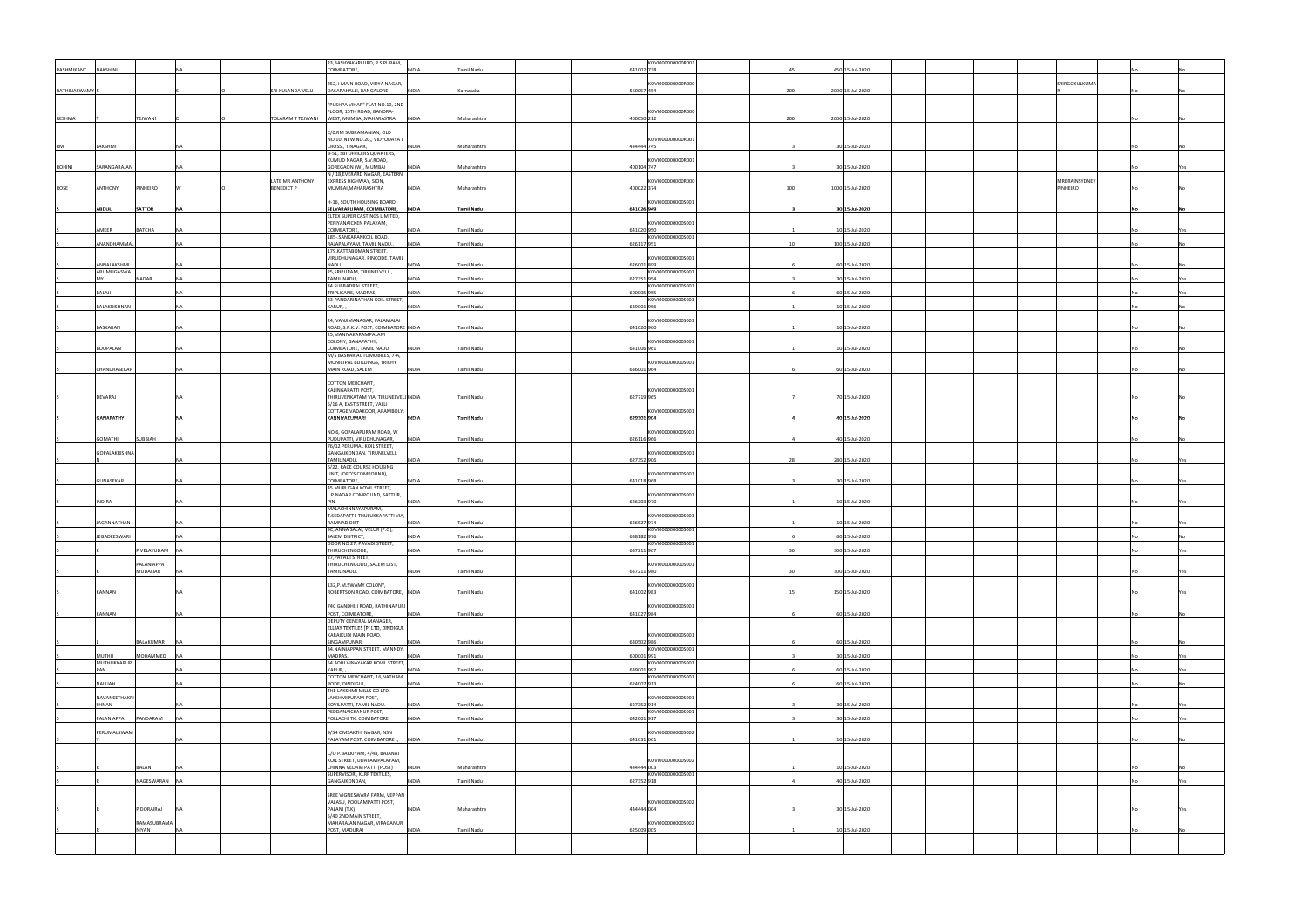|             |                            |                |    |                                       | 41-1 SRIAMMAN ILLAM, K N P                                        |                                |            | KOVI000000000S002 |     |                  |               |     |
|-------------|----------------------------|----------------|----|---------------------------------------|-------------------------------------------------------------------|--------------------------------|------------|-------------------|-----|------------------|---------------|-----|
|             | RAMALINGAM                 |                |    |                                       | ROAD, KARAMADAI,<br>3E4,4TH STREET, JOTHI NAGAR,                  | <b>INDIA</b><br>Tamil Nadu     | 641104 008 | KOVI000000000S001 |     | 10 15-Jul-2020   |               |     |
|             | <b>RAMAMOORTHY</b>         |                |    |                                       | KOVILPATTI, PINCODE                                               | Tamil Nadu<br><b>INDIA</b>     | 627701922  |                   |     | 10 15-Jul-2020   |               |     |
|             | RANGANATHAN                |                | NΔ |                                       | 227/179 THEKKUPALAYAM POST,<br>COIMBATORE                         | <b>INDIA</b><br>Tamil Nadu     | 641020 011 | KOVI000000000S002 |     | 10 15-Jul-2020   |               |     |
|             |                            |                |    |                                       |                                                                   |                                |            |                   |     |                  |               |     |
|             |                            | SANKARALINGA   |    |                                       | NORTH CAR STREET, SATTUR,                                         | <b>INDIA</b><br>Tamil Nadu     | 626203 928 | KOVI000000000S001 |     | 30 15-Jul-2020   |               |     |
|             |                            |                |    |                                       | RAMNAD DIST., TAMIL NADU<br>4TH GANDHI SALAI SOUTH STREET,        |                                |            | KOVI000000000S002 |     |                  |               |     |
|             | SANKAR                     |                |    |                                       | KARUR, PIN,                                                       | <b>INDIA</b><br>Tamil Nadu     | 639001 012 |                   |     | 30 15-Jul-2020   |               |     |
|             |                            |                |    |                                       | MELA CHINNAYAPURAM, T<br>SEDAPATTI, THULUKKAPATTI VIA,            |                                |            | KOVI000000000S001 |     |                  |               |     |
|             | SANKARAPPAN                |                |    |                                       | RAMNAD DIST.                                                      | <b>INDIA</b><br>Maharashtra    | 444444 930 |                   |     | 10 15-Jul-2020   |               |     |
|             |                            |                |    |                                       | 3/49, KURUNTHACHALA NAGAR,<br>VADAMADURAI P.O.,,                  |                                |            | KOVI000000000S002 |     |                  | MRVKSWAMINAT  |     |
|             | SARASWATHI                 |                |    |                                       | COIMBATORE,                                                       | <b>INDIA</b><br>Tamil Nadu     | 641017 013 |                   |     | 30 15-Jul-2020   | <b>HAN</b>    |     |
|             |                            |                |    |                                       |                                                                   |                                |            | <0VI000000000S001 |     |                  |               |     |
|             | SEETHARAMAN                |                |    |                                       | P.K.S.MUNDY, 248 - POLLACHI<br>ROAD, UDUMALPET, TAMIL NADU  INDIA | Tamil Nadu                     | 642126 932 |                   |     | 20 15-Jul-2020   |               |     |
|             |                            |                |    |                                       | 5/25, CHINNA ELLIAH LANE,,                                        |                                |            |                   |     |                  |               |     |
|             | SELVARAJAN                 |                | NΔ |                                       | RANGAI GOWDER STREET,,<br>COIMBATORE,                             | <b>INDIA</b><br>Tamil Nadu     | 641001 016 | KOVI0000000005002 |     | 10 15-Jul-2020   |               |     |
|             |                            |                |    |                                       | 1/26, AMMAN KOVIL STREET,,                                        |                                |            |                   |     |                  |               |     |
|             | SORANAM                    |                |    |                                       | GANGAIKONDAN, NELLAI<br>KATTABOMMAN DIST.,                        | <b>INDIA</b><br>Tamil Nadu     | 627352 019 | KOVI000000000S002 |     | 70 15-Jul-2020   |               |     |
|             |                            |                |    |                                       |                                                                   |                                |            |                   |     |                  |               |     |
|             | SRINIVASAN                 |                |    |                                       | KLRF TEXTILES, FACTORY                                            | Tamil Nadu                     |            | <0VI000000000S001 |     | 30 15-Jul-2020   |               |     |
|             |                            |                |    |                                       | GANGAIKONDAN, TIRUNELVELI, INDIA<br>M/S SRI DHANDAPANI POWER,     |                                | 627352 936 |                   |     |                  |               |     |
|             |                            |                |    |                                       | LOOM FACTORY,                                                     |                                |            |                   |     |                  |               |     |
|             | SUBBULAKSHMI               |                |    |                                       | 4, MUTHUVELAPPA GDR. STREET,<br>ERODE                             | <b>INDIA</b><br>Maharashtra    | 444444 937 | KOVI000000000S001 |     | 30 15-Jul-2020   |               |     |
|             |                            |                |    |                                       | "AISWARYAM", 25, IIND STREET, M                                   |                                |            |                   |     |                  |               |     |
|             | SUSEELA                    |                |    |                                       | K P COLONY, GANAPATHY,<br>COIMBATORE                              | <b>INDIA</b><br>Tamil Nadu     | 641006 939 | KOVI000000000S001 |     | 20 15-Jul-2020   |               |     |
|             |                            |                |    |                                       | NO 26A BRAMMATHEERAM ROAD,                                        |                                |            | KOVI000000000S002 |     |                  |               |     |
|             | SYRIA                      | PUSHPAM        |    |                                       | KARUR.<br>1, THULASIAMMAN KADU ROAD,,                             | Tamil Nadu<br><b>INDIA</b>     | 639001 024 |                   |     | 10 15-Jul-2020   |               |     |
|             |                            |                |    |                                       | BANGALA MEDU,, METTUPALAYAM                                       |                                |            | KOVI000000000S002 |     |                  |               |     |
|             | THANGAVELU                 |                |    |                                       |                                                                   | <b>INDIA</b><br>Tamil Nadu     | 641301 025 | KOVI0000000005001 |     | 10 15-Jul-2020   |               |     |
|             | VENKATAPATHY               |                |    |                                       | 55 PUDUICHERRY STREET,<br>ONDIPUDUR, COIMBATORE,                  | <b>INDIA</b><br>Tamil Nadu     | 641016 942 |                   |     | 450 15-Jul-2020  |               |     |
|             |                            |                |    |                                       | 56 UNION TANK ROAD,                                               |                                |            |                   |     |                  |               |     |
|             |                            |                |    |                                       | VENUGOPAL COMPOUND,<br>PERIYANAICKENLPALAYAM,                     |                                |            | KOVI000000000S002 |     |                  |               |     |
|             | VENKATESALU                |                |    |                                       | COIMBATORE                                                        | <b>INDIA</b><br>Tamil Nadu     | 641020 031 |                   |     | 10 15-Jul-2020   |               |     |
|             |                            |                |    |                                       | M/S P K SUBRAMANIA CHETTIAR, &                                    |                                |            |                   |     |                  |               |     |
|             |                            |                |    |                                       | SONS, MUNDY, 248, POLLACHI                                        |                                |            | KOVI000000000S001 |     |                  |               |     |
|             | VISWANATHAN                |                |    |                                       | ROAD, UDAMALPET                                                   | <b>INDIA</b><br>Maharashtra    | 444444 947 |                   |     | 10 15-Jul-2020   |               |     |
| SANDEEP     | <b>JAIN</b>                |                |    |                                       | 17 SARAFA BAZAR, JABALPUR.,<br>MADHYA PRADESH,                    | <b>INDIA</b><br>Madhya Pradesh | 482002 361 | KOVI000000000S001 |     | 500 15-Jul-2020  |               |     |
|             | <b>KUMAR</b>               | <b>GUPTA</b>   |    |                                       | 3114, SECTOR-D, POCKET-3,                                         |                                |            | KOVI000000000S001 | 100 |                  |               |     |
| SANJEEV     |                            |                |    | DR V P GUPTA                          | VASANT KUNJ, NEW DELHI,<br>C/O.MR.R.ESWARA, NO.8, 5TH             | <b>INDIA</b><br>Delhi          | 110070 492 |                   |     | 1000 15-Jul-2020 |               |     |
|             |                            |                |    |                                       | CROSS, NEXT TO CAMBRRIDGE                                         |                                |            | KOVI000000000S002 |     |                  | MRPRAVEENKUM  |     |
| SARLA       |                            |                |    |                                       | SCHOOL, AZADNAGAR                                                 | <b>INDIA</b><br>Maharashtra    | 444444 039 |                   |     | 10 15-Jul-2020   | <b>AR</b>     | Yes |
|             |                            |                |    |                                       | 78, BALAN NAGAR, PEELAMEDU,                                       |                                |            | KOVI000000000S002 |     |                  |               |     |
| SAYAMMAL    |                            |                |    |                                       | COIMBATORE, TAMIL NADU<br>PEDDANAICKENURE POST,                   | <b>INDIA</b><br>Tamil Nadu     | 641004 042 | KOVI000000000S002 |     | 30 15-Jul-2020   |               |     |
| SAYAMMAL    |                            |                |    |                                       | POLLACHI TK, TAMIL NADU,                                          | <b>INDIA</b><br>Tamil Nadu     | 642001 043 |                   |     | 30 15-Jul-2020   |               | Yes |
|             |                            |                |    |                                       | 23, BASHYAKARLURD, R S PURAM,                                     |                                |            | KOVI000000000S002 |     |                  |               |     |
| SHASHI      |                            | DAKSHINI       |    |                                       | COIMBATORE, TAMIL NADU                                            | <b>INDIA</b><br>Tamil Nadu     | 641002 049 |                   |     | 670 15-Jul-2020  |               |     |
| SHOBHA      | NAYAK                      |                |    |                                       | 92 WATER FIELD BHUVAN, BANDRA<br>(W), BOMBAY                      | <b>INDIA</b><br>Maharashtra    | 400050 050 | KOVI000000000S002 |     | 70 15-Jul-2020   |               |     |
|             |                            |                |    |                                       | 8, IST FLOOR, EUREKA TOWER,,                                      |                                |            | KOVI000000000S002 |     |                  |               |     |
| SHOBHA      |                            | BALIGAR        |    |                                       | TRAFFIC ISLAND,, HUBLI,                                           | <b>INDIA</b><br>Karnataka      | 580029 051 |                   |     | 40 15-Jul-2020   |               |     |
|             |                            |                |    |                                       | B.B.C. PLAZA, SHOP NO.2, I ST<br>FLOOR, 178/180, NORTH USMAN      |                                |            |                   |     |                  |               |     |
|             |                            |                |    |                                       | ROAD, T.NAGAR                                                     |                                |            | KOVI000000000S001 |     |                  |               |     |
| SIVAKUMAR   |                            |                |    | SRI V UDHAYA KUMAR CHENNAI, TAMILNADU |                                                                   | <b>INDIA</b><br>Tamil Nadu     | 600017 305 |                   |     | 500 15-Jul-2020  |               |     |
|             |                            |                |    |                                       | 53-A, KANDAKKARA STREET,                                          |                                |            | KOVI000000000S002 |     |                  |               |     |
| SIVANESAN   |                            |                |    |                                       | SHETAPET, SALEM-2, TAMIL NADU. INDIA<br>12 SEAFACE HOUSE, ABDUL   | Maharashtra                    | 444444 054 |                   |     | 10 15-Jul-2020   |               |     |
|             |                            |                |    |                                       | GAFFER KHAN ROAD, WORLI,                                          |                                |            | KOVI000000000S002 |     |                  |               |     |
| SRICHAND    | <b>BISHOF</b>              |                |    |                                       | BOMBAY<br>A-702, SUMER NAGAR,                                     | <b>INDIA</b><br>Maharashtra    | 400018 062 |                   |     | 30 15-Jul-2020   |               |     |
|             |                            |                |    |                                       | OPP.KORAKENDRA, S.V.ROAD,                                         |                                |            |                   |     |                  |               |     |
|             |                            |                |    |                                       | <b>BORIVLI WEST</b>                                               |                                |            | KOVI000000000S001 |     |                  | REKHASUBHASHJ |     |
| SUBHASH     | NATHAMAL                   | <b>NAIN</b>    |    |                                       | MUMBAI, MAHARASHTRA<br>RAJLAKSHMI FASHIONS, NO 240,               | <b>INDIA</b><br>Maharashtra    | 400092 641 |                   | 400 | 4000 15-Jul-2020 | AIN           |     |
|             |                            |                |    |                                       | JAY COMPLEX, OLD THARAGUPET,                                      |                                |            | KOVI000000000S002 |     |                  | MRANILKUMARA  |     |
| <b>SUKI</b> |                            | A JAIN         |    |                                       | BANGALORE                                                         | <b>INDIA</b><br>Karnataka      | 560053 068 |                   |     | 10 15-Jul-2020   | JAIN          |     |
|             |                            |                |    |                                       | SENIOR LABORATORY TECHNICIAN,                                     |                                |            |                   |     |                  |               |     |
| SUKUMARA    |                            |                |    | H RAMAYYA                             | DISTRICT HEALTH LABORATORY,<br>MANGALORE.KARNATAKA.               | <b>INDIA</b><br>Karnataka      | 575001 075 | KOVI0000000005000 | 100 | 1000 15-Jul-2020 |               |     |
|             |                            |                |    |                                       | 1/50, MUDALAIPATTY POST,                                          |                                |            |                   |     |                  |               |     |
| SUNDARAM    |                            |                |    | SRI PALANIYANDI<br><b>GOUNDER</b>     | NAMAKKAL, SALEM<br>DISTRICT, TAMILNADU,                           | <b>INDIA</b><br>Tamil Nadu     | 637003 049 | KOVI000000000S001 | 100 | 1000 15-Jul-2020 |               |     |
|             |                            |                |    |                                       | 64, NYNIAPPA MAISTRY STREET,                                      |                                |            |                   |     |                  |               |     |
|             |                            |                |    |                                       | FIRST FLOOR, PARK TOWN,                                           |                                |            | KOVI000000000K001 |     |                  | GOMATHISUNDA  |     |
| SUNDHARAM   |                            |                |    | K SADASIVAN                           | CHENNAI, TAMILNADU<br>`KAMALALAYAM' HOUSE PLOT,                   | Tamil Nadu<br><b>INDIA</b>     | 600003 523 |                   |     | 90 15-Jul-2020   | RAM           |     |
|             |                            |                |    |                                       | MANAYILKULANGARA WARD,                                            |                                |            |                   |     |                  |               |     |
| SWAYAM      | PRABHA                     | <b>GOPALAN</b> |    | <b>G GOPALAN</b>                      | THIRUMULLAVARAM-P.O., KOLLAM<br>KERALA                            | <b>INDIA</b><br>Kerala         | 691012 420 | KOVI000000000S001 | 200 | 2000 15-Jul-2020 |               |     |
|             |                            |                |    |                                       | 85, EAST CAR STREET, TIRUNELVELI,                                 |                                |            | KOVI000000000T001 |     |                  |               |     |
|             | ALWARAPPAN                 |                |    |                                       | TAMIL NADU.<br>C/O MAHALAKSHMI GINNING,                           | Maharashtra<br>INDIA           | 444444 550 |                   |     | 90 15-Jul-2020   |               |     |
|             | BALASUBRAMAN               |                |    |                                       | FACTORY, RAILWAY FEEDER ROAD,                                     |                                |            | KOVI000000000T001 |     |                  |               |     |
|             | <b>IAM</b><br>BALASUBRAMAN |                |    |                                       | SATTUR<br>A-11, VEERABAHU NAGAR, PETTAI,                          | Tamil Nadu<br><b>INDIA</b>     | 626203 535 | KOVI000000000T001 |     | 70 15-Jul-2020   |               |     |
|             | <b>IUM</b>                 |                |    |                                       | TIRUNELVELI,                                                      | <b>INDIA</b><br>Tamil Nadu     | 627004 552 |                   |     | 90 15-Jul-2020   |               | Yes |
|             | <b>GANAPATHIAPP</b>        | PILLAI         | NΔ |                                       | 41A, SHERMADEVI ROAD,, , ,<br>TIRUNELVELI                         | <b>INDIA</b><br>Tamil Nadu     | 627006 555 | KOVI000000000T001 |     | 90 15-Jul-2020   |               |     |
|             |                            |                |    |                                       |                                                                   |                                |            |                   |     |                  |               |     |
|             |                            |                |    |                                       |                                                                   |                                |            |                   |     |                  |               |     |
|             |                            |                |    |                                       |                                                                   |                                |            |                   |     |                  |               |     |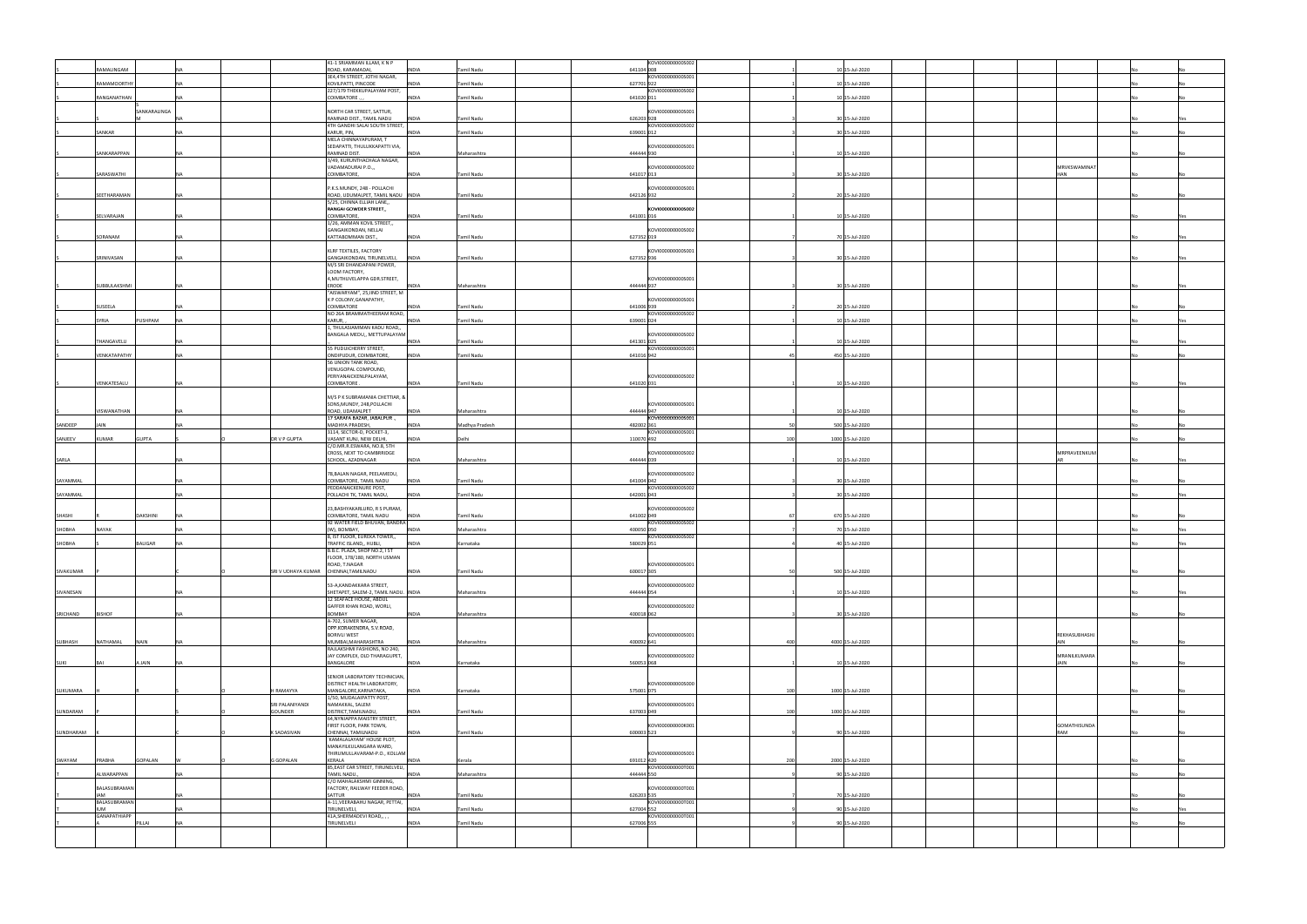|             |              |                                 | 2/4-B, 100 FEET SCHEME ROAD,                                      |              |                   |                                  |                 |                      |    |     |
|-------------|--------------|---------------------------------|-------------------------------------------------------------------|--------------|-------------------|----------------------------------|-----------------|----------------------|----|-----|
|             |              |                                 | RAMAKRISHNA NAGAR,                                                |              |                   | KOVI000000000T00                 |                 |                      |    |     |
|             | KRISHNAVENI  |                                 | COIMBATORE,<br>NORTH THITTANKULAM,                                | INDIA        | Tamil Nadu        | 641044 557<br>KOVI000000000T001  | 60 15-Jul-2020  |                      |    |     |
|             |              | SIVAKUMAR<br><b>NA</b>          | KOVILPATTI (PO), V.O.C.DIST,                                      | <b>INDIA</b> | Tamil Nadu        | 627702 558                       | 30 15-Jul-2020  |                      |    |     |
|             |              |                                 | VOLTAS LIMITED, VOLTAS HOUSE,,                                    |              |                   |                                  |                 |                      |    |     |
|             |              |                                 | 7-2-1813/5/A, SANATH NAGAR,,                                      |              |                   | KOVI000000000T001                |                 |                      |    |     |
|             | MASILAMANI   |                                 | HYDERABAD.                                                        | <b>INDIA</b> | Andhra Pradesh    | 500018 559                       | 30 15-Jul-2020  |                      |    |     |
|             |              |                                 | P.B.NO.50, 4, AHIMSAPURAM, 4TH                                    |              |                   | KOVI000000000T001                |                 |                      |    |     |
|             | NARIMUTHU    |                                 | STREET, SELLUR, MADURAI-2                                         | <b>INDIA</b> | Maharashtra       | 444444 562                       | 150 15-Jul-2020 |                      |    |     |
|             | NATARAJA     | PILLAI                          | 112 EAST CAR STREET,                                              | <b>INDIA</b> |                   | KOVI000000000T001<br>627006 542  | 180 15-Jul-2020 |                      |    |     |
|             |              | NΔ                              | THIRUNELVELI TOWN,                                                |              | Tamil Nadu        |                                  |                 |                      |    |     |
|             |              |                                 | BLOCK NO.4 B-WING, NEELKAMAL                                      |              |                   |                                  |                 |                      |    |     |
|             |              |                                 | BUILDING, TILAC NAGAR,                                            |              |                   | KOVI000000000T001                |                 |                      |    |     |
|             |              | PADMANABHAN NA                  | DOMBIOLI- MAHARASTRA<br>27, PAVADI STREET,                        | <b>INDIA</b> | Maharashtra       | 444444 547                       | 10 15-Jul-2020  |                      |    |     |
|             |              | HANMUGHASU                      | THIRUTHENGODU POST., SALEM                                        |              |                   | KOVI000000000T001                |                 |                      |    |     |
|             |              | NDARAM                          | DIST., TAMILNADU.                                                 | INDIA        | Tamil Nadu        | 637211 549                       | 300 15-Jul-2020 |                      |    |     |
| THE         | KARUR        | <b>VYSYA BANK LTD NA</b>        | 22, MUTHURANGAM STREET,<br>ERODE.                                 | <b>INDIA</b> | Tamil Nadu        | KOVI000000000T001<br>638001 573  | 450 15-Jul-2020 |                      | No |     |
|             |              |                                 | 10, V A S SANKARALINGA,                                           |              |                   |                                  |                 |                      |    |     |
| THIRUVANNAM |              |                                 | MOOPPANNAR STREET,                                                |              |                   | KOVI000000000T001                |                 |                      |    |     |
| LAI         | ANNAMALAI    |                                 | ARUPPUKOTTAI, PINCODE                                             | <b>INDIA</b> | Tamil Nadu        | 626101 576                       | 150 15-Jul-2020 |                      |    |     |
|             |              |                                 | C/O.MR.E.S.SIVASWAMI, B.A.B.E.,                                   |              |                   |                                  |                 |                      |    |     |
|             |              |                                 | 18, PERUMAL KOIL STREET,                                          |              |                   | KOVI000000000U001                |                 | <b>MISSUDHANALAI</b> |    |     |
|             | BAGYALAKSHMI |                                 | NERINGIPETTTAI, BHAVANI TALUK INDIA                               |              | Tamil Nadu        | 638311 518                       | 40 15-Jul-2020  | SHMI                 |    |     |
| <b>UMA</b>  | MAHESWARI    | NΔ                              | F/36, MCL COLONY,, RAMASAMY<br>RAJA NAGAR,                        | <b>INDIA</b> | Tamil Nadu        | KOVI00000000000001<br>626204 519 | 10 15-Jul-2020  |                      |    | Yes |
|             |              |                                 | 33 LAKSHMIPURAM SOUTH,                                            |              |                   | KOVI000000000V001                |                 |                      |    |     |
|             | ELANGOVAN    |                                 | KARUR,                                                            | <b>INDIA</b> | Tamil Nadu        | 639001 633                       | 40 15-Jul-2020  |                      |    | Yes |
|             |              |                                 | C/O DR R V ASOKAN, DEEN                                           |              |                   | KOVI000000000V001                |                 |                      |    |     |
|             | JEYALAKSHMI  |                                 | HOSPITAL, T B JUNCTION, PUNALUR INDIA                             |              | Kerala            | 691305 600                       | 40 15-Jul-2020  |                      |    |     |
|             |              |                                 |                                                                   |              |                   |                                  |                 |                      |    |     |
|             |              | PALANISWAMY NA                  | 153 OPP GOVT HIGH SCHOOL, NO 4<br>VEERAPANDI, COIMBATORE.,        | <b>INDIA</b> | Tamil Nadu        | KOVI000000000V001<br>641019 637  | 10 15-Jul-2020  |                      |    |     |
|             |              |                                 |                                                                   |              |                   | KOVI000000000V001                |                 |                      |    |     |
|             | KARUPPANNAN  |                                 | 121 JAWAHAR BAZAR, KARUR, PIN, INDIA                              |              | Tamil Nadu        | 639001 639                       | 70 15-Jul-2020  |                      |    |     |
|             |              |                                 | 141, GANDHI NAGAR,                                                |              |                   |                                  |                 |                      |    |     |
|             | MOHANA       | SUNDARAM                        | THEKKUPALAYAM POST,<br>COIMBATORE,                                | <b>INDIA</b> | Tamil Nadu        | KOVI000000000V001<br>641020 642  | 30 15-Jul-2020  |                      |    |     |
|             |              |                                 |                                                                   |              |                   |                                  |                 |                      |    |     |
|             |              | MANICKAVASAG<br>ΔM              | 82/1 - A ARUPPUKKOTTAI ROAD,<br>VIRUDHUNAGAR., TAMIL NADU., INDIA |              | <b>Tamil Nadu</b> | KOVI000000000V001<br>626001 604  | 40 15-Jul-2020  |                      |    |     |
|             |              | PK                              | C/O K C UMAPATHY, 78-C/1-A,I C A                                  |              |                   |                                  |                 |                      |    |     |
|             |              | SOMASUNDARA                     | COLONY, RAMA MOORTHY ROAD,                                        |              |                   | KOVI000000000V001                |                 |                      |    |     |
|             |              | NADAR                           | VIRUDHUNAGAR                                                      | <b>INDIA</b> | Tamil Nadu        | 626001 606                       | 40 15-Jul-2020  |                      |    |     |
|             |              |                                 | 60 PETTAI STREET,                                                 |              |                   | KOVI000000000V001                |                 |                      |    |     |
|             |              | P KASIRAJAN                     | VIRUDHUNAGAR., TAMIL NADU., INDIA                                 |              | Tamil Nadu        | 626001 646                       | 40 15-Jul-2020  |                      |    |     |
|             |              |                                 | 42/1, SANGARA NARAYANAPURAM                                       |              |                   |                                  |                 |                      |    |     |
|             |              | P RAJAPPA                       | STREET,, KAMARAJ BY PASS ROAD,                                    |              |                   | KOVI000000000V001                |                 |                      |    |     |
|             |              | NADAR                           | VIRUDHUNAGAR,                                                     | <b>INDIA</b> | Tamil Nadu        | 626001 607                       | 40 15-Jul-2020  |                      |    |     |
|             |              | BALASUBRAMAN                    | 113 ARUPPUKKOTTAT ROAD,                                           |              |                   | KOVI000000000V001                |                 |                      |    |     |
|             |              | <b>IAN</b>                      | VIRUDHUNAGAR, TAMIL NADU.,                                        | <b>INDIA</b> | Tamil Nadu        | 626001 647                       | 40 15-Jul-2020  |                      |    |     |
|             |              |                                 |                                                                   |              |                   |                                  |                 |                      |    |     |
|             |              | PERIASWAMY<br>INA               | 113, ARUPPUKKOTTAI ROAD,<br>VIRUDHUNAGAR ., TAMIL NADU., INDIA    |              | <b>Tamil Nadu</b> | KOVI000000000V001<br>626001 608  | 40 15-Jul-2020  |                      |    |     |
|             |              |                                 |                                                                   |              |                   |                                  |                 |                      |    |     |
|             |              |                                 | 113/1 ARUPPUKKOTAI ROAD,                                          |              |                   | KOVI000000000V001                |                 |                      |    |     |
|             |              | PUNNAVANAM                      | VIRUDHUNAGAR.                                                     | INDIA        | Tamil Nadu        | 626001 609                       | 40 15-Jul-2020  |                      |    |     |
|             |              | SOMASUNDARA                     | 463, BAZAAR, VIRUDHUNAGAR.,                                       |              |                   | KOVI000000000V001                |                 |                      |    |     |
|             |              |                                 | TAMIL NADU.,                                                      | <b>INDIA</b> | Tamil Nadu        | 626001 610                       | 40 15-Jul-2020  |                      |    |     |
|             |              | P V VELLIMUTHU   NA             | 113 ARUPPUKKOTAI ROAD,<br>VIRUDHUNAGAR                            | INDIA        | Tamil Nadu        | KOVI000000000V001<br>626001 611  |                 |                      |    |     |
|             |              |                                 |                                                                   |              |                   |                                  | 40 15-Jul-2020  |                      |    |     |
|             |              |                                 | ELE SUPERVISOR, KLRF TEXTILES,                                    |              |                   | KOVI000000000V001                |                 |                      |    |     |
|             | PARADESI     |                                 | N.SUBBIAHPURAM, SATTUR,                                           | <b>INDIA</b> | Tamil Nadu        | 626205 613                       | 30 15-Jul-2020  |                      |    |     |
|             |              |                                 | C/O L S R NO 24A UNION TANK                                       |              |                   |                                  |                 |                      |    |     |
|             |              |                                 | ROAD, PERIYANAICKENPALAYAM,                                       |              |                   | KOVI000000000V001                |                 |                      |    |     |
|             | PRABAKAR     |                                 | COIMBATORE.,                                                      | <b>INDIA</b> | Tamil Nadu        | 641020 651                       | 10 15-Jul-2020  |                      |    |     |
|             |              |                                 | COTTON MERCHANT,                                                  |              |                   |                                  |                 |                      |    |     |
|             |              |                                 | OTTANATHAM POST, TIRUNELVELI                                      |              |                   | KOVI000000000V001                |                 |                      |    |     |
|             |              | KRISHNASWAMY NA<br>KUPPURAMALIN | DIST, TAMIL NADU.<br>679, BAZAAR STREET, KARUR,                   | <b>INDIA</b> | Tamil Nadu        | 628302 652<br>KOVI000000000V001  | 30 15-Jul-2020  |                      |    |     |
|             |              | GAM                             | TAMIL NADU.,                                                      | <b>INDIA</b> | Tamil Nadu        | 639001 653                       | 30 15-Jul-2020  |                      |    | Yes |
|             |              |                                 | ARUNA SIZING MILLS,                                               |              |                   |                                  |                 |                      |    |     |
|             |              | KUPPUSWAMY NA                   | 2/7, KONGUNAGAR MAIN ROAD,<br>TIRUPPUR,                           | <b>INDIA</b> | Tamil Nadu        | KOVI000000000V001<br>638601 654  | 150 15-Jul-2020 |                      |    |     |
|             |              |                                 |                                                                   |              |                   |                                  |                 |                      |    |     |
|             |              |                                 | 2-A, FIFTH CROSS STREET, VASTHU                                   |              |                   | KOVI000000000V001                |                 |                      |    |     |
|             | RAJESHVARI   |                                 | NAGAR, , GOBICHETTIPALAYAM   INDIA<br>12/124, MTP ROAD, SRK       |              | Tamil Nadu        | 638452 657                       | 40 15-Jul-2020  |                      |    |     |
|             |              |                                 | VIDYALAYA POST,                                                   |              |                   |                                  |                 |                      |    |     |
|             |              |                                 | PERIYANAICKENPALAYAM,                                             |              |                   | KOVI000000000V001                |                 |                      |    |     |
|             | RANGASWAMY   |                                 | COIMBATORE                                                        | <b>INDIA</b> | Tamil Nadu        | 641020 617                       | 30 15-Jul-2020  |                      |    |     |
|             |              |                                 | 173, MADASAMY KOVIL STREET,                                       |              |                   | KOVI000000000V001                |                 |                      |    |     |
|             |              | MANJAMMAL                       | PALAYAPALAYAM, RAJAPALAYAM, INDIA                                 |              | Tamil Nadu        | 626117 662                       | 30 15-Jul-2020  |                      |    |     |
|             |              |                                 | 'AVANTI'GROUND FLOOR GB,, 25,<br>FIRST MAIN ROAD,, INDIRA NAGAR,  |              |                   | KOVI000000000V001                |                 |                      |    |     |
|             |              | NARAYAN<br>NA                   | ADYAR,, CHENNAI.                                                  | <b>INDIA</b> | Tamil Nadu        | 600020 618                       | 60 15-Jul-2020  |                      |    |     |
|             |              |                                 | 2, GRG CHANDRAGANTHI NAGAR,                                       |              |                   | KOVI000000000V001                |                 |                      |    |     |
|             | ULOCHANA     |                                 | COIMBATORE,<br>No.12, B-COLONY, JOTHI NAGAR,,                     | INDIA        | Tamil Nadu        | 641028 621                       | 210 15-Jul-2020 |                      |    |     |
|             |              |                                 | T.V.NARAYANAN CHETTY STREET,,                                     |              |                   | KOVI000000000V001                |                 |                      |    |     |
|             | THINNAPPAN   |                                 | POLLACHI.,                                                        | <b>INDIA</b> | Tamil Nadu        | 642001 666                       | 10 15-Jul-2020  |                      |    |     |
|             |              |                                 | PUDU VEEDU, PAPPAE GOUNDER                                        |              |                   |                                  |                 |                      |    |     |
|             | THIRUGNANASA |                                 | VEEDI, OTHAKALMANDAPAM,                                           |              |                   | KOVI000000000V001                |                 |                      |    |     |
|             | MBANDAM      |                                 | COIMBATORE                                                        | <b>INDIA</b> | <b>Tamil Nadu</b> | 641032 667                       | 10 15-Jul-2020  |                      |    | Yes |
|             |              |                                 | ELTEX SUPER CASTINGS LTD,<br>PERIYANAICKEN PALAYAM,               |              |                   | KOVI000000000V001                |                 |                      |    |     |
|             |              |                                 |                                                                   |              |                   |                                  |                 |                      |    |     |